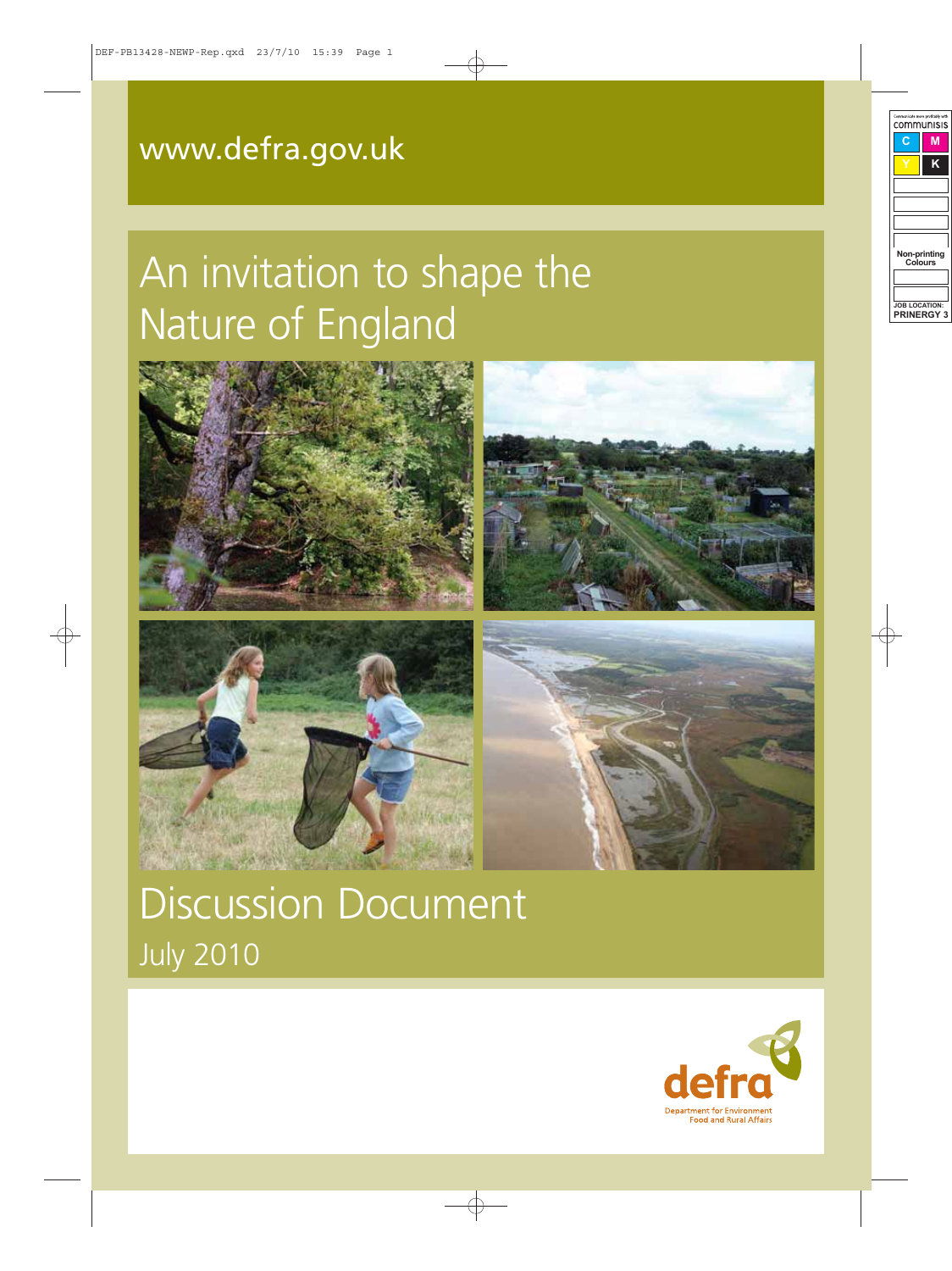#### **How to respond to this Discussion Document**

This document aims to encourage debate about how best we can protect and enhance our natural environment, and the valuable services we derive from it.

We are looking for a wide range of views on all of the issues set out in this document, or any others that you think we have missed.

#### **The deadline for responses to this document is 30 October 2010**

Please email your responses to: [naturalenvironment@defra.gsi.gov.uk](mailto:naturalenvironment@defra.gsi.gov.uk)

Or submit comments over the Defra website at [www.defra.gov.uk/environment/natural/](http://www.defra.gov.uk/environment/natural/)

Or post them to:

Natural Environment White Paper Team Area 3D Nobel House 17 Smith Square London SW1P 3JR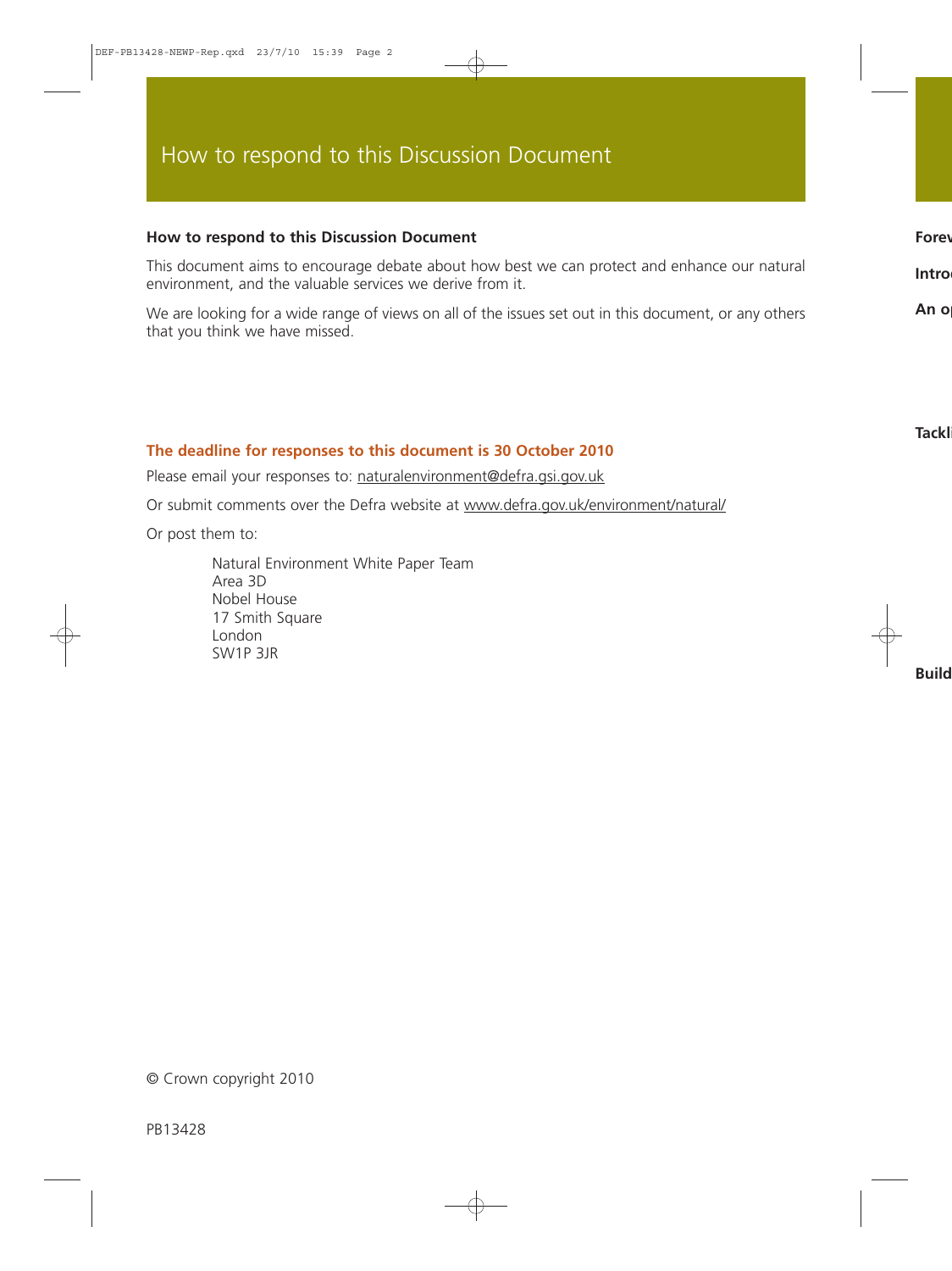# Contents

| <b>Foreword</b>                                         | $\overline{2}$ |
|---------------------------------------------------------|----------------|
| <b>Introduction</b>                                     | 6              |
| An opportunity for change                               | 4              |
| Natural value                                           | 4              |
| Progress to date                                        | 6              |
| Today's challenges                                      | 6              |
| Tackling the erosion of our natural value               | 8              |
| Protecting and enhancing England's natural assets       | 8              |
| Our biodiversity                                        | 8              |
| Our seas                                                | 10             |
| Our rivers and waterbodies                              | 11             |
| Our air                                                 | 11             |
| Our soil                                                | 12             |
| England's footprint on the natural environment overseas | 14             |
| <b>Building and enhancing our natural value</b>         | 16             |
| A greater role for the big society                      | 16             |
| Enabling citizens and consumers                         | 17             |
| Enabling civil society                                  | 17             |
| Enabling local action                                   | 17             |
| Creating a smarter, greener economy                     | 19             |
| Managing our land: thinking big and joining up          | 20             |
| Influencing Europe and working internationally          | 21             |
|                                                         |                |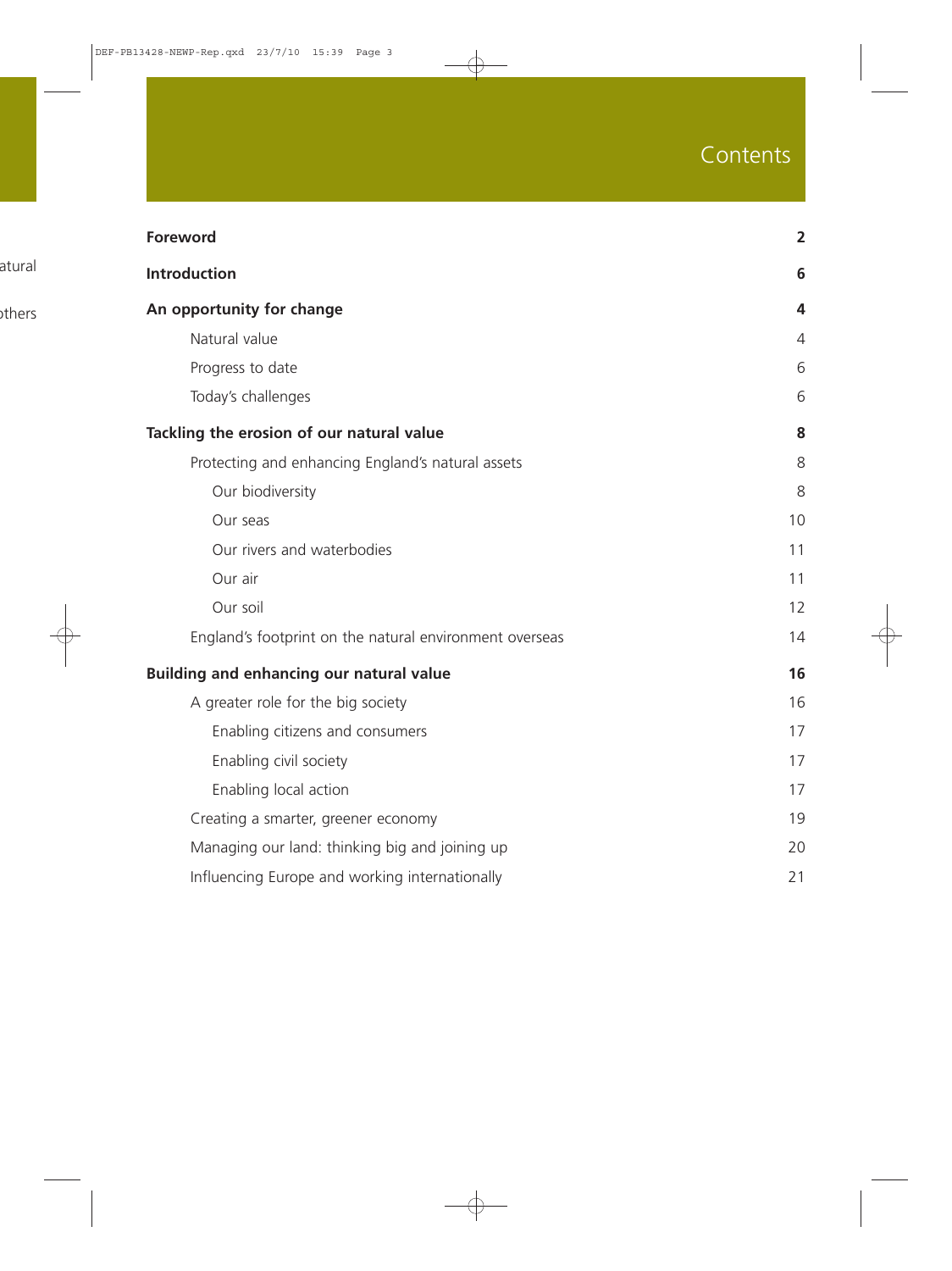### Foreword



A healthy natural environment has great personal value to each of us. Our contact with green spaces, countryside, wildlife, rivers and seas shape the quality of life in all of our communities.

But our natural environment has a broader national value. It underpins our economic prosperity, our food security, our health, our ability to adapt to a changing climate and to reduce the greenhouse gases which cause this change.

Yet despite our growing knowledge of the real value of our natural environment, and the significant improvements made in some areas over the last twenty years, it faces major challenges. For years, the economy and the natural environment have been pitted against each other as if they were

competing choices, rather than being mutually interdependent.

For too long, we have been content to just limit the damage, rather than grow and enhance the value of a healthy natural environment. Globally, it is estimated that the degradation of our planet's ecosystems is costing us €50 billion each year – a figure that could rise to the equivalent of 7% of global GDP by 2050. We are choosing to lose the valuable benefits of a healthy natural environment on a massive scale. A vibrant natural environment is not a luxury for the good times – it is a necessity for economic recovery and sustainable growth for the long term.

We have the opportunity to be the generation which puts this right. It will take an ambitious and radical transformation, in our economy, our society and in securing our future. But the prize is worth it – and essential for our wellbeing.

We must grow a leaner, greener economy. One which properly reflects the true value of nature's services in the way it works – in its prices and markets. Working with the grain of nature will prevent the unnecessary costs of environmental degradation, open up new business opportunities and create new jobs.

This can be our opportunity to unlock the potential of local communities, local councils, businesses, consumers and civil society to play a greater role. We can shift power from the centre and top-down bureaucracy, to free up people to take action.

As the greenest Government ever, we will do our bit to help support this vital wider transformation. The Coalition Programme for Government already sets out a range of commitments both to protect and to enhance the natural environment. We will lead by example and put the value of our natural environment at the heart of Government policy making. As part of this, we will prepare a broad and ambitious White Paper on the Natural Environment – the first since 1990. This discussion document marks the beginning of that process.

This document is a big, open invitation to all, to help shape the future of our natural environment, and in so doing, help shape a brighter future for our economic prosperity and quality of life. I welcome all views and ideas, and very much hope you will participate.

ardine felselman.

**Caroline Spelman Secretary of State for Environment, Food and Rural Affairs**

July 2010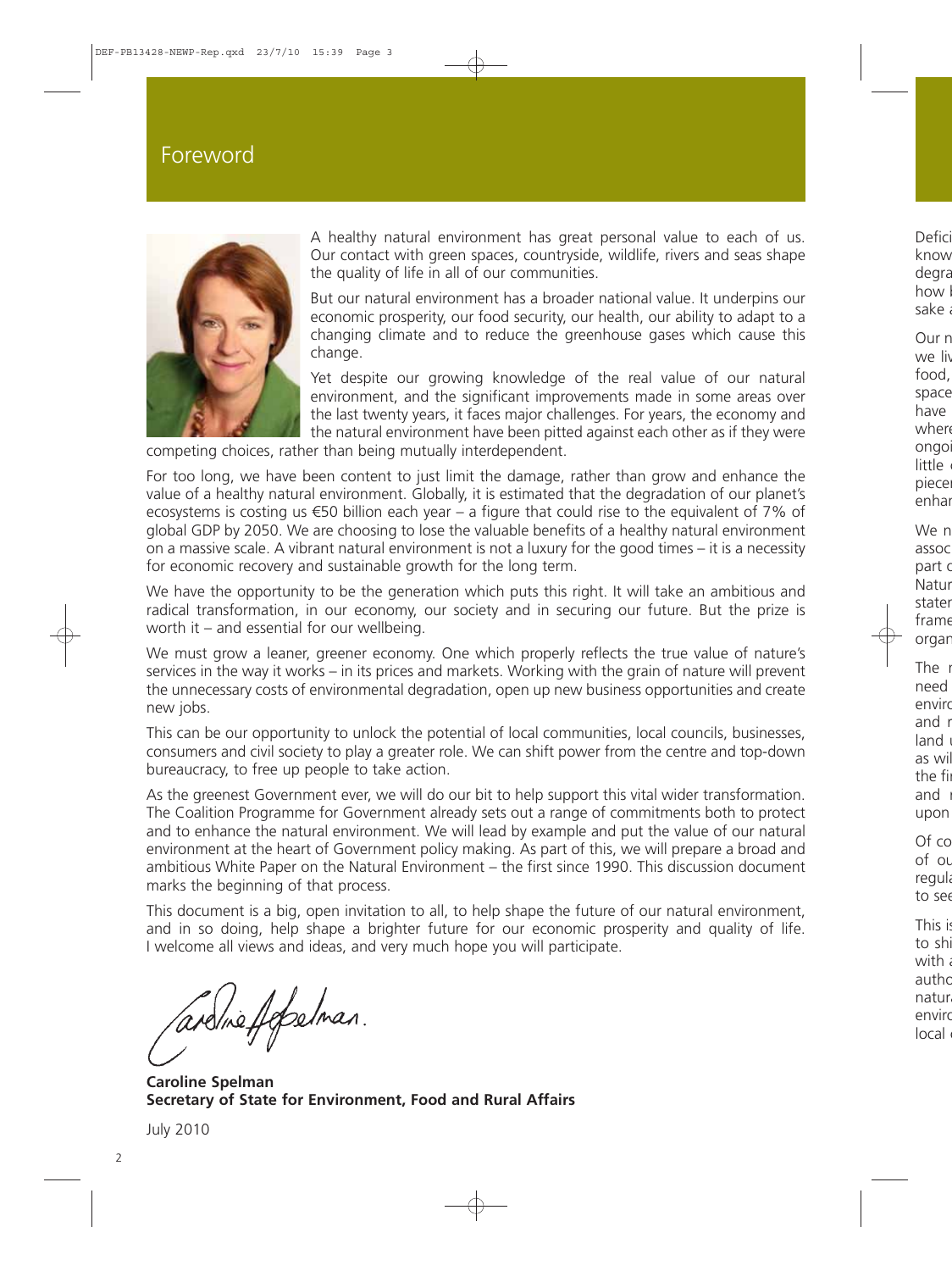Deficit reduction and ensuring economic recovery are the Government's top priorities. But we also know that we can no longer afford the costs to our economy and quality of life which arise from a degraded natural environment. This discussion document seeks to open a national debate about how best we can work together to protect and enhance our natural environment both for its own sake and for the multiple benefits that we all receive from it.

Our natural environment underpins our economic prosperity, our health and our wellbeing. Whether we live in towns and cities, small villages or open countryside, we rely on natural systems for our food, our water, the very air we breathe. Our land, seas, rivers, woods and fields, parks and open spaces provide us with benefits so fundamental that they are often overlooked. These natural assets have an enormous collective value and as a nation we are, rightly, passionate about the places where we live and the landscapes that surround us. However, in recent years we have seen an ongoing decline in many aspects of environmental quality, over which many people feel they have little control. We now have the opportunity to be the generation that finally puts a stop to the piecemeal degradation of our natural environment and, instead, seeks active opportunities to enhance its value.

We now know more than ever before about the value provided by natural systems and the costs associated with their degradation. The time has come to make sure we act on that knowledge. As part of this Government's aim to be the greenest Government ever, we have made the delivery of a Natural Environment White Paper a top priority. In Spring 2011, we will publish a bold and ambitious statement outlining the Government's priorities for the natural environment, setting out a framework for practical action by Government, communities, businesses and civil society organisations to deliver on that ambition.

The natural environment touches upon all aspects of our lives and so the White Paper will need to be broad in its scope, addressing policies on biodiversity and habitats, the marine environment, water quality and availability, air quality, soils, trees, woodlands, forests, landscapes and recreation. It will also need to reflect the important contributions of farming, food, waste, land use and the planning system. Climate change mitigation and adaptation will be key themes; as will the impact of England's footprint on the natural environment overseas. These issues will, for the first time, be addressed in an holistic way designed to reflect the interdependency of the services and resources we receive from nature and the wide range of different factors that impact upon them.

Of course, we will need to deliver on our ambitions for the natural environment within the context of our primary aim to reduce the deficit, and reflecting the Government's plans for reducing regulatory burdens including introducing a one-in-one-out system for new regulations. We will need to seek new innovative ways of working to achieve the outcomes we need.

This is not a process in which policies will be dictated from the centre. In line with our commitment to shifting the balance of power from 'Big Government' to 'Big Society' we want to work closely with all the interested parties – individuals, businesses, civil society groups, land managers and local authorities – to articulate a new, compelling and integrated vision for sustaining and managing our natural environment. It will set out a programme of actions designed to put the value of the natural environment at the heart of Government and identify new ways of enabling local authorities and local communities to protect and enhance the natural environment.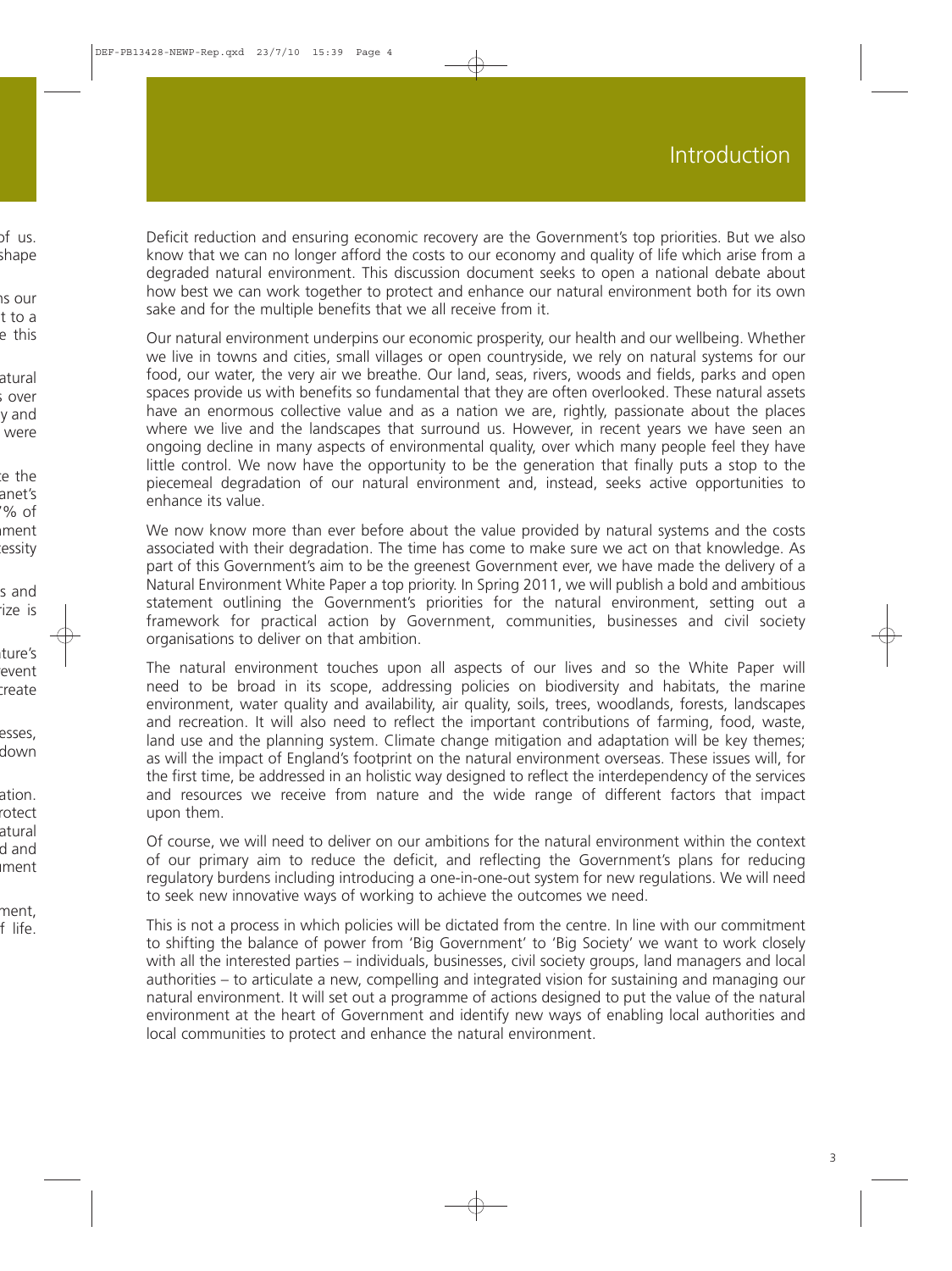We are preparing a Natural Environment White Paper now because we are becoming more aware than ever about the value of nature, because some progress has been made to protect this value but more is needed and because big new challenges face us ahead.

### **Natural value**

The more we understand about the natural world, the more we realise that it supports us in ways which may not always be visible but which have real value. Our natural environment is a source of personal relaxation and enjoyment, community pride, public health and economic security. For example, the value of natural resources extracted for use in the UK economy in 2007 was £41 billion1. There are also costs to economy and society from environmental degradation, for example, the annual cost of soil erosion in the UK is around £40 million2. And there are opportunities to create additional value – for example, action to prevent degradation can have a benefit to cost ratio of as much as 100:13. But these costs and benefits are often not adequately reflected in the way we make the decisions that impact on our natural environment, leading us to squander valuable natural resources.

The natural environment means different things to all of us and has many different kinds of value. Lots of people appreciate the 'innate' value of the natural world and consider we have a moral duty to respect and protect it. The huge membership of nature-focused voluntary organisations in England pays tribute to the strength of this feeling. For others, the value of nature comes from what it can supply for us – food, timber, fuel, water – things essential to the lives and livelihoods of people across the globe.



- 1 ONS, 2007: [http://www.statistics.gov.uk/about/methodology\\_by\\_theme/inputoutput/latestdata.asp](http://www.statistics.gov.uk/about/methodology_by_theme/inputoutput/latestdata.asp)
- 2 Environment Agency (2007): The total external environmental costs and benefits of agriculture in the UK; Evans, R. (1996): Soil Erosion and its Impact in England and Wales. Friends of the Earth Trust.
- 3 The Economics of Ecosystems and Biodiversity (TEEB) [www.teebweb.org](http://www.teebweb.org)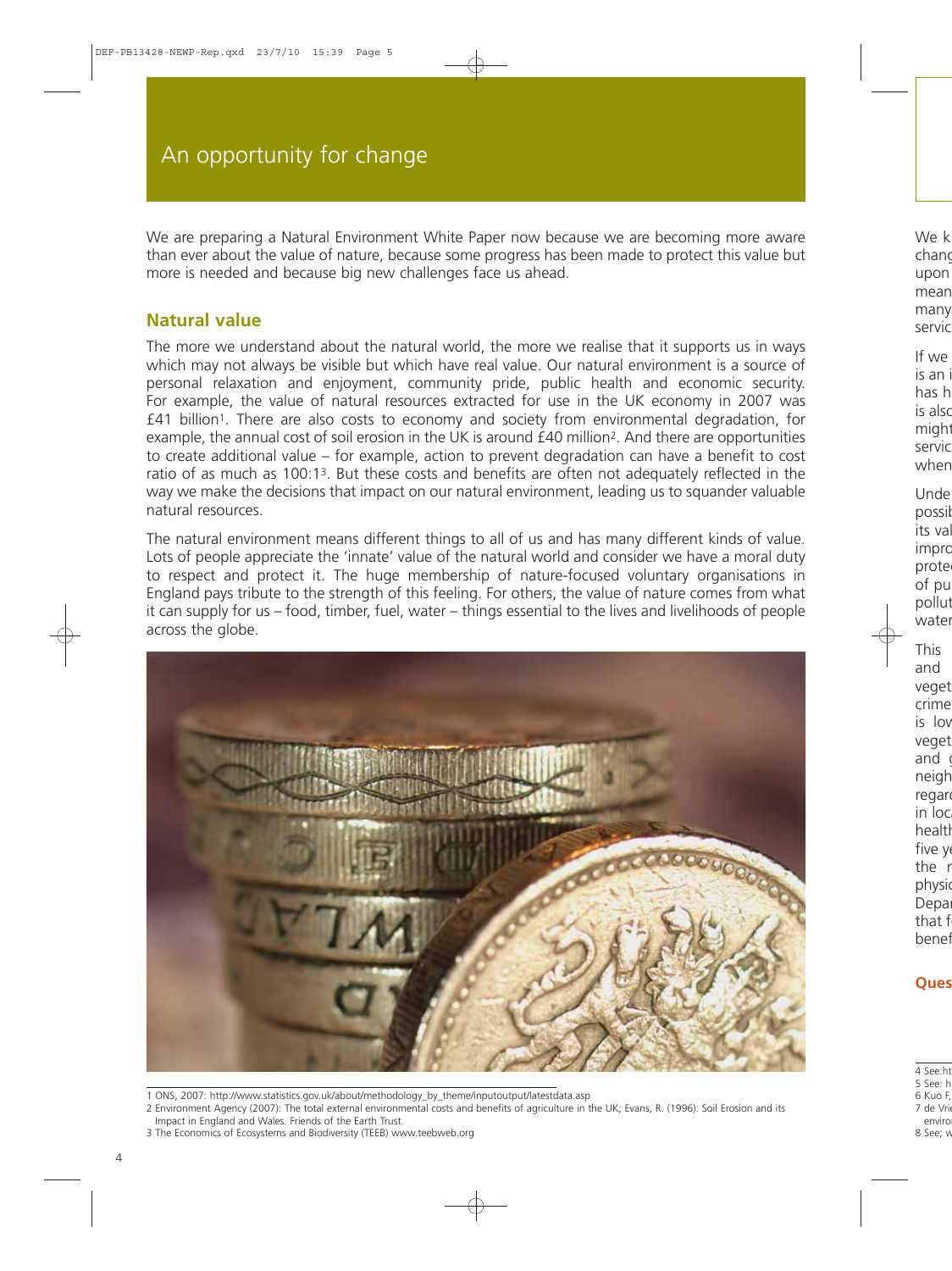# An opportunity for change

We know now that nature is not static, but a series of living, working systems ('ecosystems') that change over time. We also know that humanity is inescapably part of those systems: that we depend upon them, but also that we have the power to change them radically, either intentionally or without meaning to. Looking at the natural environment in this new way makes it easier to understand the many ways that the environment is valuable to us. It allows us to appreciate the array of "ecosystem services" on which our health, happiness, and prosperity depend.

If we look at an area like the Peak District, many people enjoy exercising in the fresh air, and tourism is an important part of the local economy. At the same time hill farming provides wool and lamb and has helped shape the character of the landscape that people value so much. But, unseen, the area is also purifying water for the city of Manchester, and locking away huge quantities of carbon which might otherwise be released into the atmosphere and contribute to climate change. All of these services are valuable to individuals, society and the economy, but often only some are considered when we make decisions about how we use and manage our land and seas.

Understanding the value of all these services, and the way that they depend on each other makes it possible to look for new solutions to problems, or to manage our environment in ways that enhance its value to society, whilst respecting its innate value. We can consider creating coastal wetlands to improve flood defence. Such a scheme on the Humber is providing £400K every year in flood protection benefits, in addition to habitat for 150 bird species4. We can look for more efficient ways of purifying our water. A project in the South West has found that working with farmers to reduce pollutants from their land entering rivers should return benefits of 65 times the investment costs for water companies, and saves individual farmers money<sup>5</sup>.

This 'ecosystems approach' can also help communities and individuals. Studies have shown the presence of vegetation can halve the incidence of violent and property crimes in otherwise identical public housing, and that crime is lower in inner city areas with more areas of natural vegetation6. More people socialise in public space with trees and grass, resulting in residents knowing more of their neighbours. Green spaces are associated with better health regardless of socio-economic status, for every 10% increase in local green space there can be a measurable reduction in health complaints within the community (equivalent to a five year reduction in the average age)7. Increasing access to the natural environment can provide both mental and physical health benefits. Evidence from the Natural England / Department of Health Walking for Health scheme suggests that for every £1 invested in the scheme, £7 worth of health benefit is delivered8.



#### **Question 1 – What do we need to do to embed the true value of our natural resources in decision making at all levels?**

#### **a. How can we reflect all the different kinds of value described above?**

<sup>4</sup> See:<http://publications.environment-agency.gov.uk/pdf/SCHO0409BPVM-e-e.pdf>

<sup>5</sup> See:<http://www.tamarconsulting.org/wrt/projects/water.htm>

<sup>6</sup> Kuo F, Sullivan WC, (2001) Environment and Crime in the Inner City: Does Vegetation Reduce Crime. Environment and Behaviour 33 May 2001 7 de Vries S, Verheij RA and Groenewegen PP. (2001) Nature and Health The Relation between health and green space in people's living environment. See; [http://www.thelancet.com/journals/lancet/article/PIIS0140-6736\(08\)61669-4/fulltext](http://www.thelancet.com/journals/lancet/article/PIIS0140-6736(08)61669-4/fulltext)

<sup>8</sup> See; [www.naturalengland.org.uk/Images/TIN055\\_tcm6-12519.pdf](http://www.naturalengland.org.uk/Images/TIN055_tcm6-12519.pdf)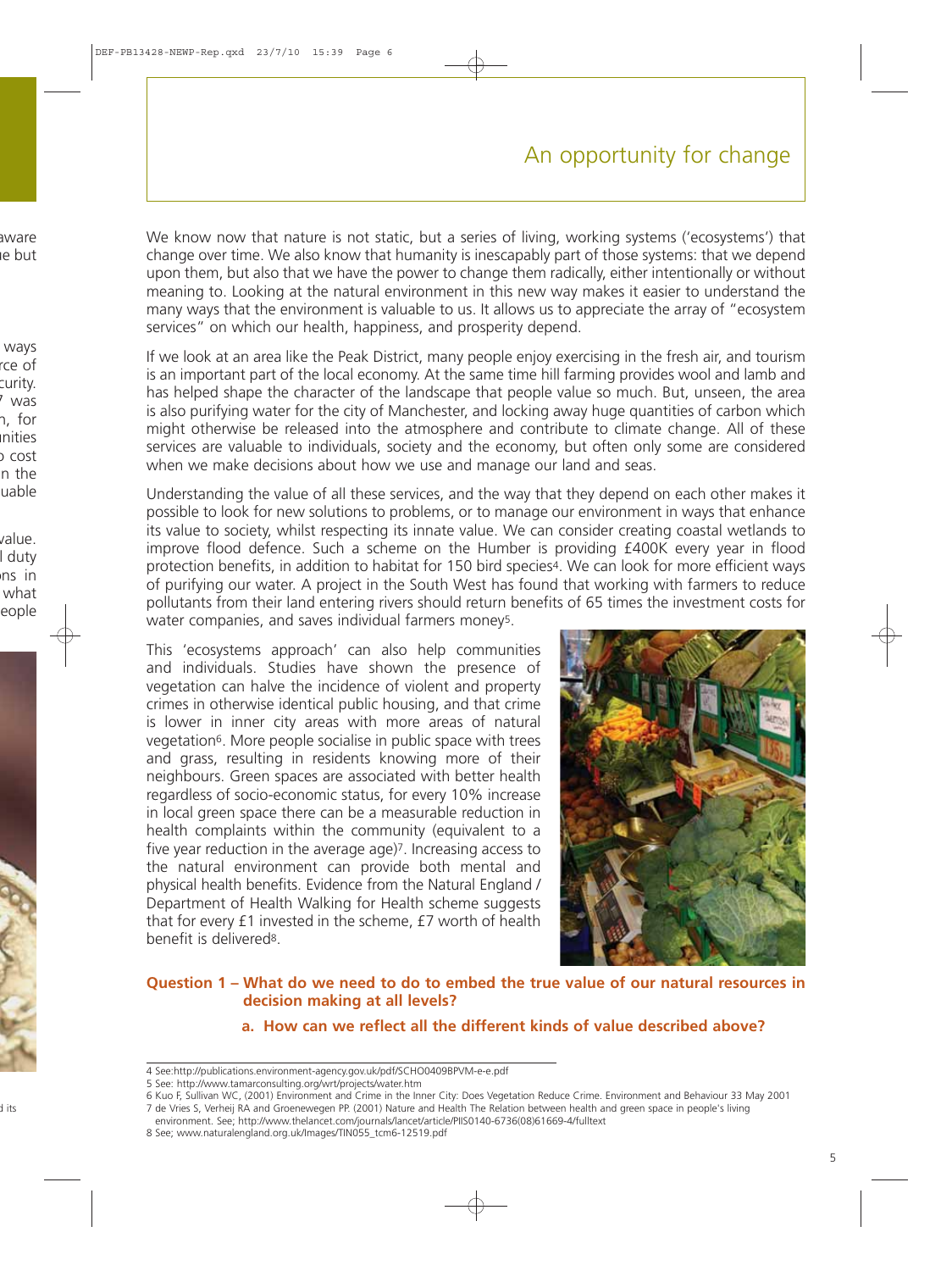#### **Progress to date**

The last Environment White Paper: *This Common Inheritance: Britain's Environmental Strategy* was published in 1990. The intervening 20 years have seen a wide range of measurable improvements to our natural environment, for example:

- **The air we breathe is cleaner** today than at any time since before the Industrial Revolution. We have achieved this through tighter controls on emissions of pollutants from industry, transport and domestic sources. From 1990 to 2001 these policies helped avoid an estimated 4,200 premature deaths and 3,500 hospital admissions per annum9.
- **The quality of the water in our rivers has improved** measurably since 1990, demonstrated by the return of otters, salmon and other wildlife to many rivers for the first time since the Industrial Revolution. Between 1990 and 2008 the percentage of rivers of good biological quality in England rose from 55 to 72%. These improvements are attributable to the positive impact of investments by the water industry and pollution control measures10.
- **The country's very best wildlife sites are in better condition** than at any point in recent years. We expect to have 95% of Sites of Special Scientific Interest (SSSIs) in favourable or recovering condition by December 2010. This represents more than a million hectares of our most spectacular and beautiful habitats where effective management measures are in place to resolve problems and protect and sustain valued features<sup>11</sup>.

### **Today's Challenges**

But, although we have made important progress in these and many other areas, major pressures on our natural environment remain. We have continued to use natural resources beyond their capacity for renewal – leading to damage to our natural systems. For example, despite progress in some areas, biodiversity continues to decline. In 2008, 19 out of 45 Priority Habitats (42%) were assessed as declining in extent in the UK12. In 2008, 50% of our fish stocks were still classed as unsustainable. These continuing pressures are different in character to those that we have successfully addressed and therefore require new approaches and solutions. In addition, there is a range of new challenges to which we will also need to respond if we wish to protect and sustain the natural environment for future generations.

The White Paper will need to address the following three interconnected, overarching challenges influencing the future of the natural environment:

#### **Climate change**

The impacts of climate change on the natural environment are already becoming apparent. We can see the effects of changes to the timing of seasonal events such as spring leaf growth, flowering, and breeding patterns. Four out of every ten farmers believe that climate change is having an effect on their farm now, and a third are already taking action to adapt. As the climate continues to change we can expect to see more changes to our landscapes and the plants and animals that live in them.

11 ibid

<sup>9</sup> See: Air Quality Strategy p7<http://www.defra.gov.uk/environment/quality/air/airquality/strategy/documents/air-qualitystrategy-vol1.pdf> 10 See: Defra Statistics<http://www.defra.gov.uk/evidence/statistics/environment/inlwater/iwquality.htm>

<sup>12</sup> Main Results of the 2008 UK Biodiversity Action Plan Reporting Round. See: 2010<http://www.jncc.gov.uk/page-5398>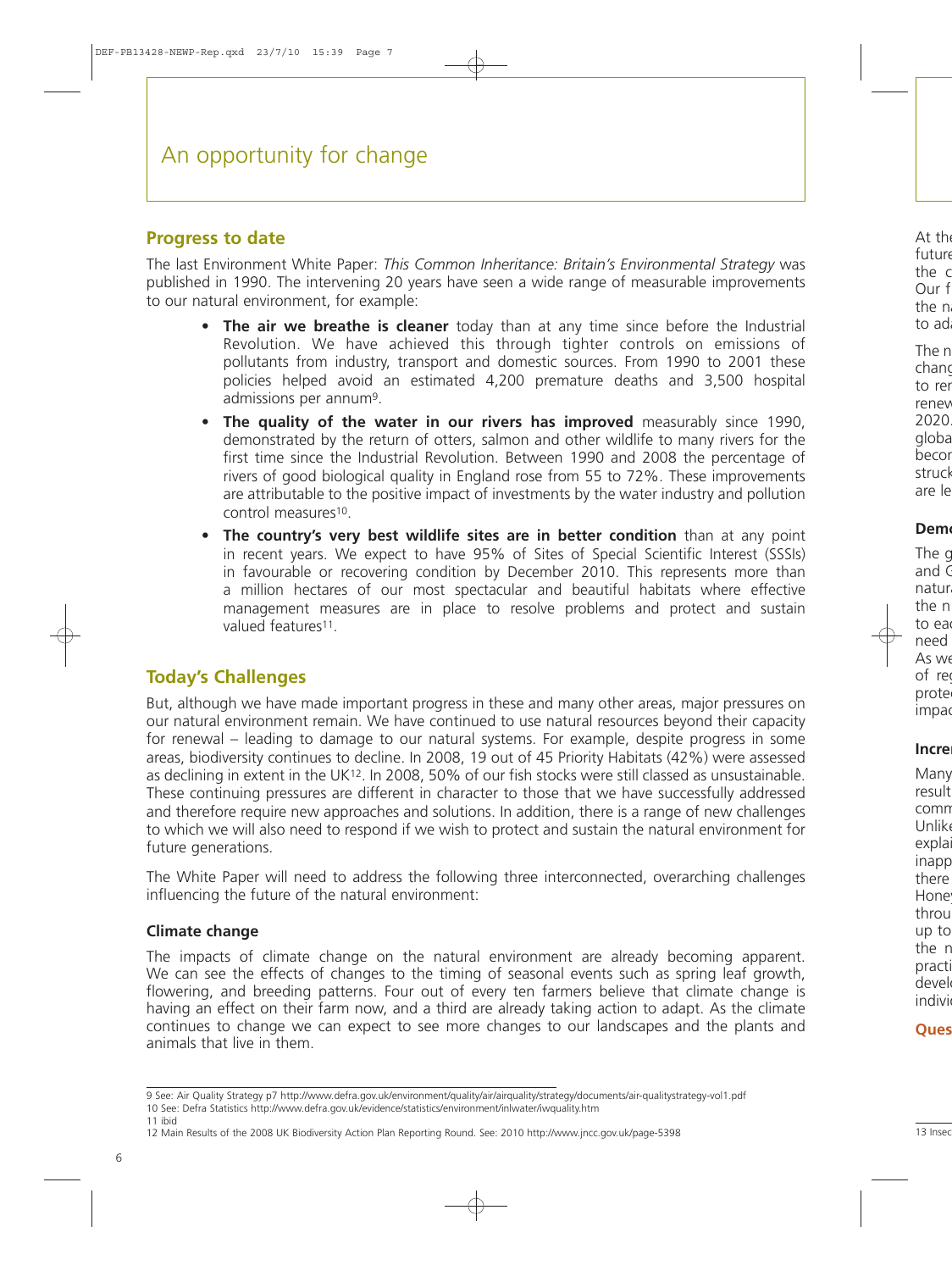At the same time, our natural environment is our greatest asset: the basis on which we can build a future in a rapidly changing climate. Natural systems regenerate soils and pollinate crops, regulate the climate, cool urban areas, capture and store drinking water; and help to control floods. Our future priorities will need to take account both of the potential impacts of climate change on the natural environment and of the central role of a healthy natural environment in enabling us all to adapt to climate change.

The natural environment is equally fundamental to our plans to minimise the extent of future climate change, by reducing the amount of greenhouse gases being emitted, and by maximising our ability to remove  $CO<sub>2</sub>$  from the atmosphere – for example, through growth of forests and generation of renewable energy. We are committed to achieving 15% of our energy from renewable sources by 2020. A certain amount of temperature rise is inevitable and we will need to adapt to this but the global consequences for water, ecosystems, food supply, coastal regions, and public health will become more severe if emissions continue and temperatures keep rising. A balance needs to be struck between achieving our climate change mitigation and our conservation goals, both of which are legally binding and important objectives. We must deliver these goals in a sustainable way.

#### **Demographic changes**

The global population is increasing, by 2050 it is expected that it will grow by approximately 40% and GDP will grow by a factor of approximately three to four. We are already depleting the world's natural resources and clearly demand for resources such as energy, food and water increases with the number of people but the way we consume is also a major issue. There is more food available to each person today than there was 40 years ago, and it is of a higher quality and lower cost. We need to consider how to address these demands whilst minimising damage to ecosystem services. As well as ensuring supplies of food, energy and clean water, we also need to focus on the provision of regulating, cultural and supporting services such as carbon storage, flood management, soil protection, cooling cities and opportunities for recreation and enjoyment, which help us manage the impacts of climate change and sustain and enhance quality of life, health and wellbeing.

#### **Incremental impacts**

Many of our most significant environmental challenges do not stem from a single cause but result from a range of incremental impacts on the wider system. For example, many previously common species such as the house sparrow have declined considerably over the past 20 years. Unlike many of the challenges we have addressed in the past, there is no single factor that can explain such declines. Instead, there is a range of causes – including habitat loss and fragmentation, inappropriate management, environmental pollution and a range of other pressures. Similarly, there is widespread concern about the decline in the numbers of bees and other pollinators. Honeybees, hoverflies, wasps, bumblebees, moths and butterflies play a vital role in feeding people through the pollination of crops and if the current decline continues it could cost the UK economy up to £440m per year13. Again, there is a wide range of contributory factors including a decline in the number of wild flower meadows and other changes in the way we use land, agricultural practices; and disease. Because these are systemic problems with multiple causes we need to develop new solutions capable of addressing the whole system, to sit alongside those focusing on individual behaviours or groups.

#### **Question 2 – Have we identified the right overarching challenges for the White Paper to consider?**

- **a. If not, what should we focus on?**
- **b. How should we approach these challenges?**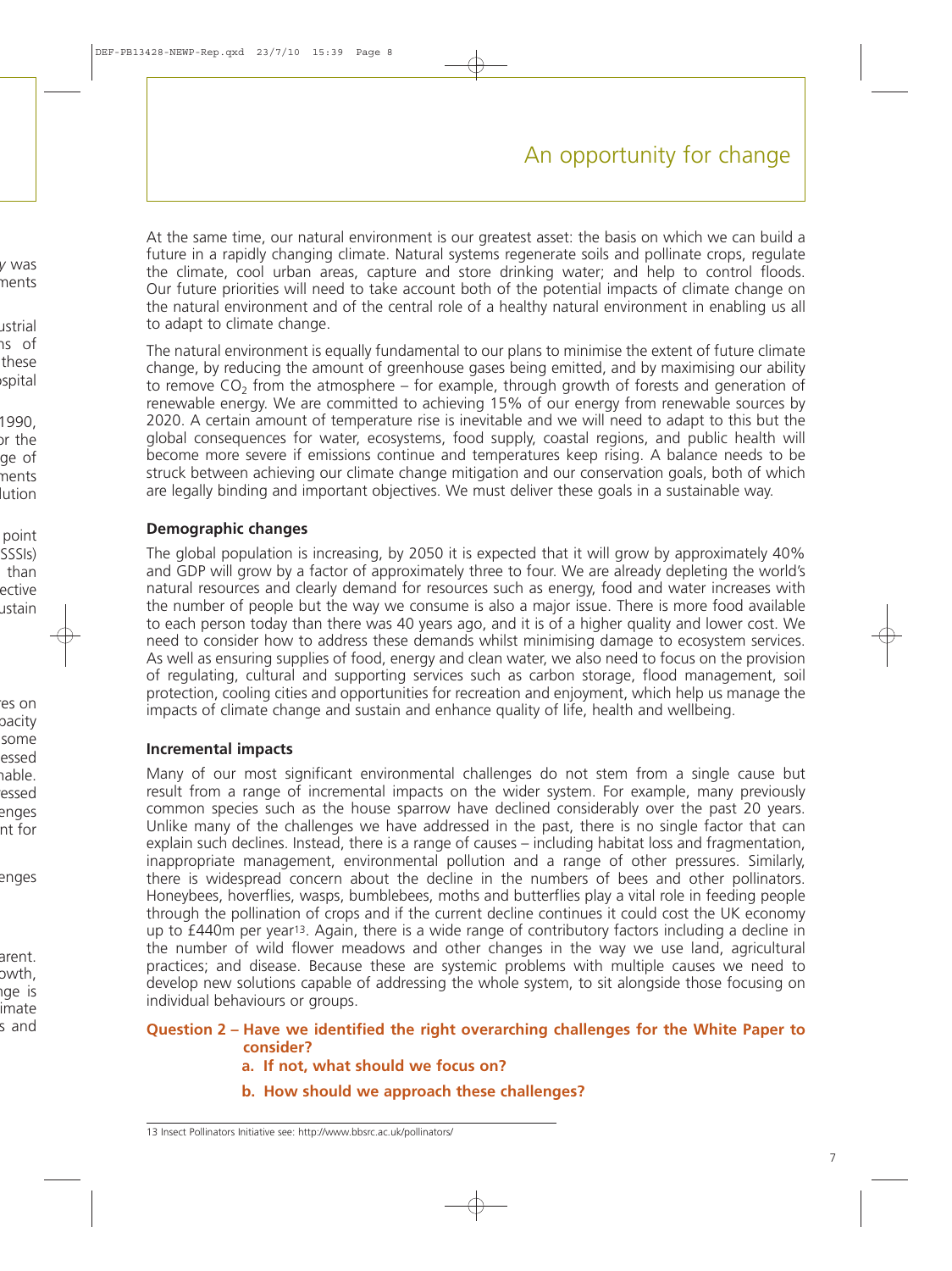We know that the pressures we place on the natural environment both at home and abroad are driving use of natural resources beyond their capacity for renewal, causing damage to our natural systems. The evidence shows clearly that the social and economic costs of this damage are not sustainable in the long term.

#### **Protecting and enhancing England's natural assets**

As a nation we are in environmental as well as economic deficit and, just as we must live within our means to ensure future financial sustainability, we must also show restraint in our use of natural capital if we wish to protect our childrens' prosperity and quality of life. The pressures we currently place on the natural environment include impacts on:

#### **Our biodiversity**

In modern times we have seen significant declines in our native biodiversity. Since the Industrial Revolution 24% of butterfly, 22% of amphibian and 12% of terrestrial mammal species have been lost from England<sup>14</sup>. These rapid declines, which continued well into the last quarter of the 20th century, have begun to slow and in some cases even halted or reversed. As a result of successful conservation action we have seen increases in species such as otters, bitterns, and stone curlews. Of the 33 measures used to compile the UK biodiversity indicators in May 2010, 24 (72%) were improving or showed little or no overall change over the last decade.

However, we have not yet succeeded in halting the overall decline in biodiversity. In our lowland landscapes, semi-natural habitats have often become reduced to small fragments. For example, 84% of lowland heathland has been lost since 1800, 97% of flower-rich meadow since 193015.



14 *Lost Life: England's lost and threatened species* (Natural England 2010)

<sup>15</sup> Fuller, RM, 1987. *The changing extent and conservation interest of lowland grasslands in England and Wales: a review of grassland surveys 1930-1984*. Biological Conservation, 40, 281-300. Farrell, L., 1993. Lowland heathland: the extent of habitat change. English Nature Science No. 1, Peterborough.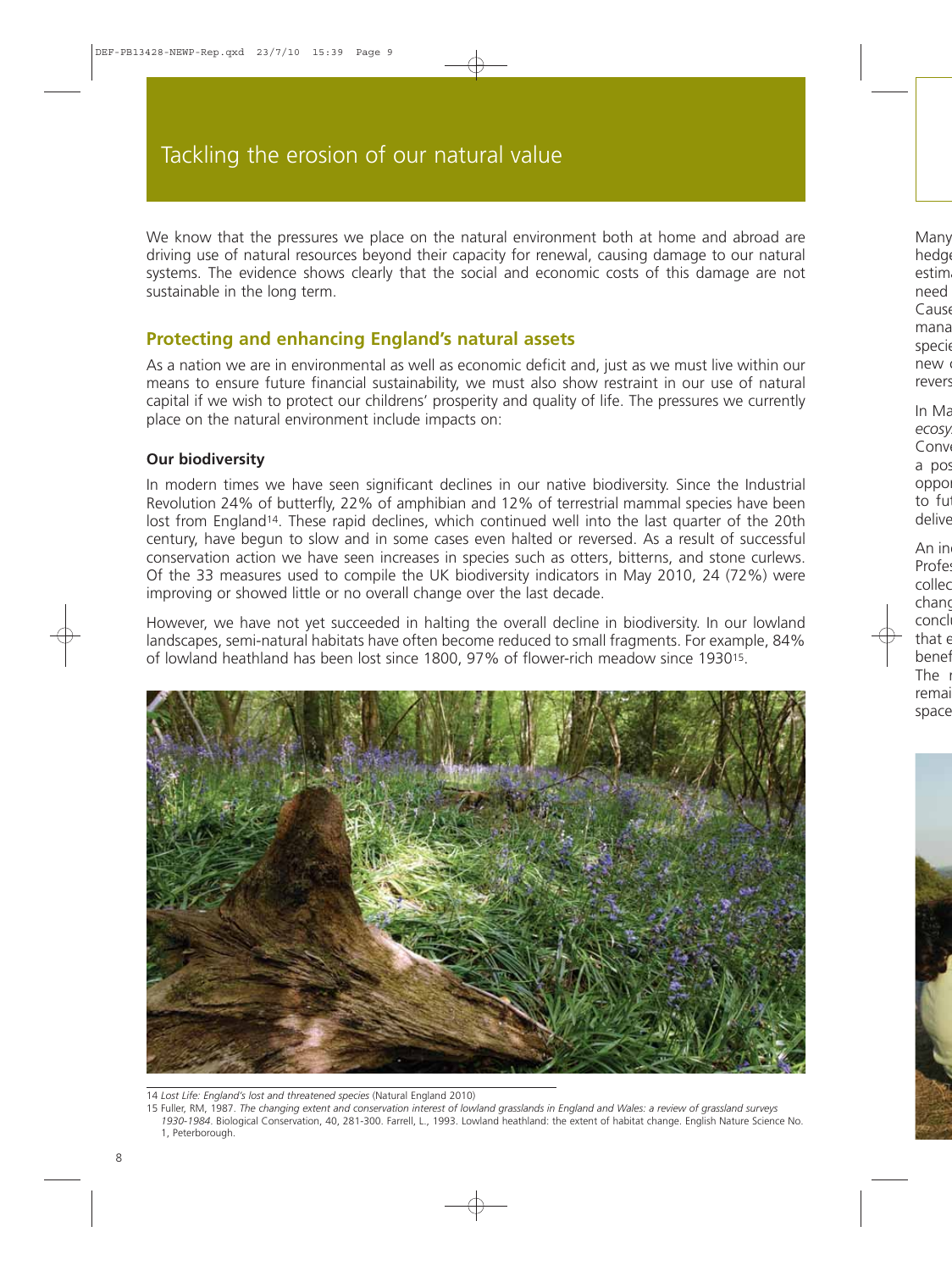# Tackling the erosion of our natural value

Many of our previously common species associated with urban areas such as the house sparrow, hedgehog, song thrush and starling have declined considerably. The British Trust for Ornithology estimated in 2009 that there were 10 million less house sparrows in the UK than 25 years ago. We need to understand why these familiar species are declining and how to address such declines. Causes of declines in habitats and species include habitat loss and fragmentation, inappropriate management, environmental pollution and a range of other pressures such as invasive non-native species, wildlife crime and development. Climate change compounds these pressures and presents new challenges. Restoring and expanding priority habitats remains a major hurdle to overcome if reversing the loss of species and habitats is to be achieved.

In March 2010 the EU agreed a new target "*to halt the loss of biodiversity and the degradation of ecosystem services in the EU by 2020 and to support efforts to avert global biodiversity loss*". The Convention on Biological Diversity Conference of the Parties in Nagoya (October) is aiming to secure a post-2010 international biodiversity target. The new international and EU targets present an opportunity to develop a new strategy for biodiversity in England which could set out our approach to future policy on issues such as Sites of Special Scientific interest (SSSIs) and mechanisms for delivering landscape scale habitat conservation.

An independent review into England's network of wildlife sites '*Making Space for Nature*' chaired by Professor Sir John Lawton is due to report later in the summer. It is considering whether England's collection of wildlife areas represents a coherent and robust ecological network resilient to climate change and other pressures. We already know from progress updates that this review is likely to conclude that we do not currently have a coherent and resilient ecological network in England, but that establishing one will both help to reverse the declines in our biodiversity and deliver many other benefits to society, such as soil protection, clean water, flood attenuation and carbon sequestration. The review will make recommendations relating to the protection and management of our remaining wildlife-rich areas (taking account of landscape designations, local wildlife sites and green spaces), and how the ecological connections between them can be improved.

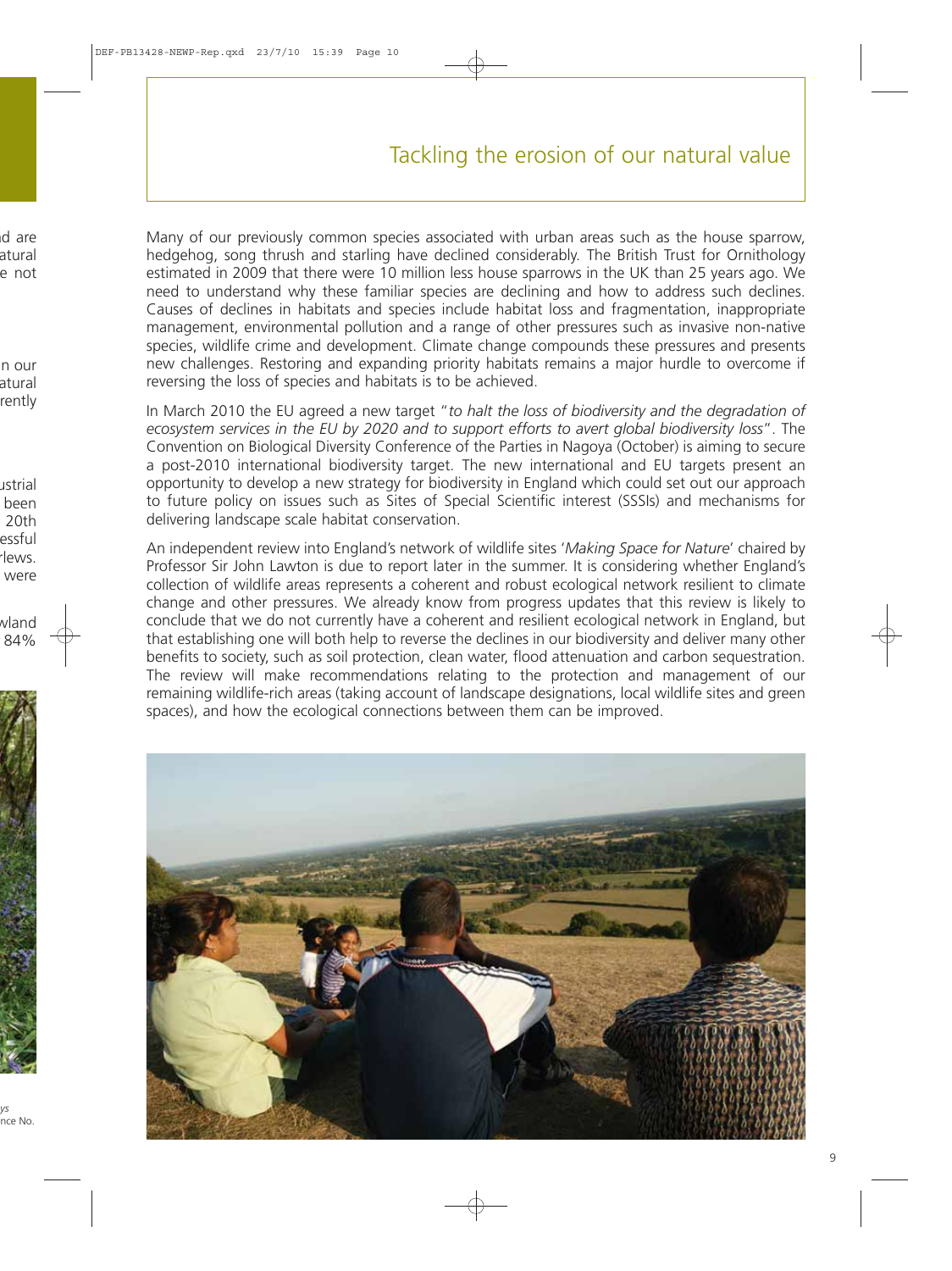#### **Our seas**

The UK's seas are central to our economic, social and environmental health. They generate wealth worth an annual total of £47bn<sup>16</sup> and are an important source of food, transport and recreation. Our seas are critical to our ability to mitigate and adapt to climate change. We are committed to achieving 15% of our energy from renewable sources by 2020; much of the energy required to meet this target will come from marine sources such as wind, wave and tidal technologies. Globally the world's oceans are an enormous carbon sink, having absorbed 25% of global carbon emissions from human activity over the past two centuries. The state of the UK seas is improving. We have achieved this through tighter controls on releases of contaminants, more effective licensing of marine industries, better fisheries management and the establishment of marine protected areas to protect vulnerable habitats and species. This has led to many estuaries being cleaner with an increased diversity in the number of fish species and an improvement in some fish stocks.

Many aspects of our marine environment have improved over recent decades but there are still significant impacts (e.g. those on the seabed resulting from trawling, and climate change) which need to be addressed to achieve our vision of clean, safe, healthy, biologically diverse and productive seas. Our seas are starting to show the effects of climate change. In the last 200 years, ocean acidity has increased by 30% with serious implications for marine biodiversity and climate regulation. Fish stocks are at historically low levels – only 50% of those stocks that we have been able to assess are at full reproductive capacity. At the same time, our increasing use of the sea for many competing interests is putting further pressure on marine habitats and species. We must make sure that the marine environment can cope with these changing conditions and increasing pressures.

Across Europe there has been recognition of the fact that existing legislation to protect the marine environment was sectoral and fragmented, and failed to deal with the cumulative impact that man-made pressures have on marine ecosystems. The reform of the Common Fisheries Policy and the need to achieve Good Environmental Status in our seas under the Marine Strategy Framework Directive will set the context for improving the way we manage marine resources across Europe, with all Member States playing a part.



16 See:<http://chartingprogress.defra.gov.uk/>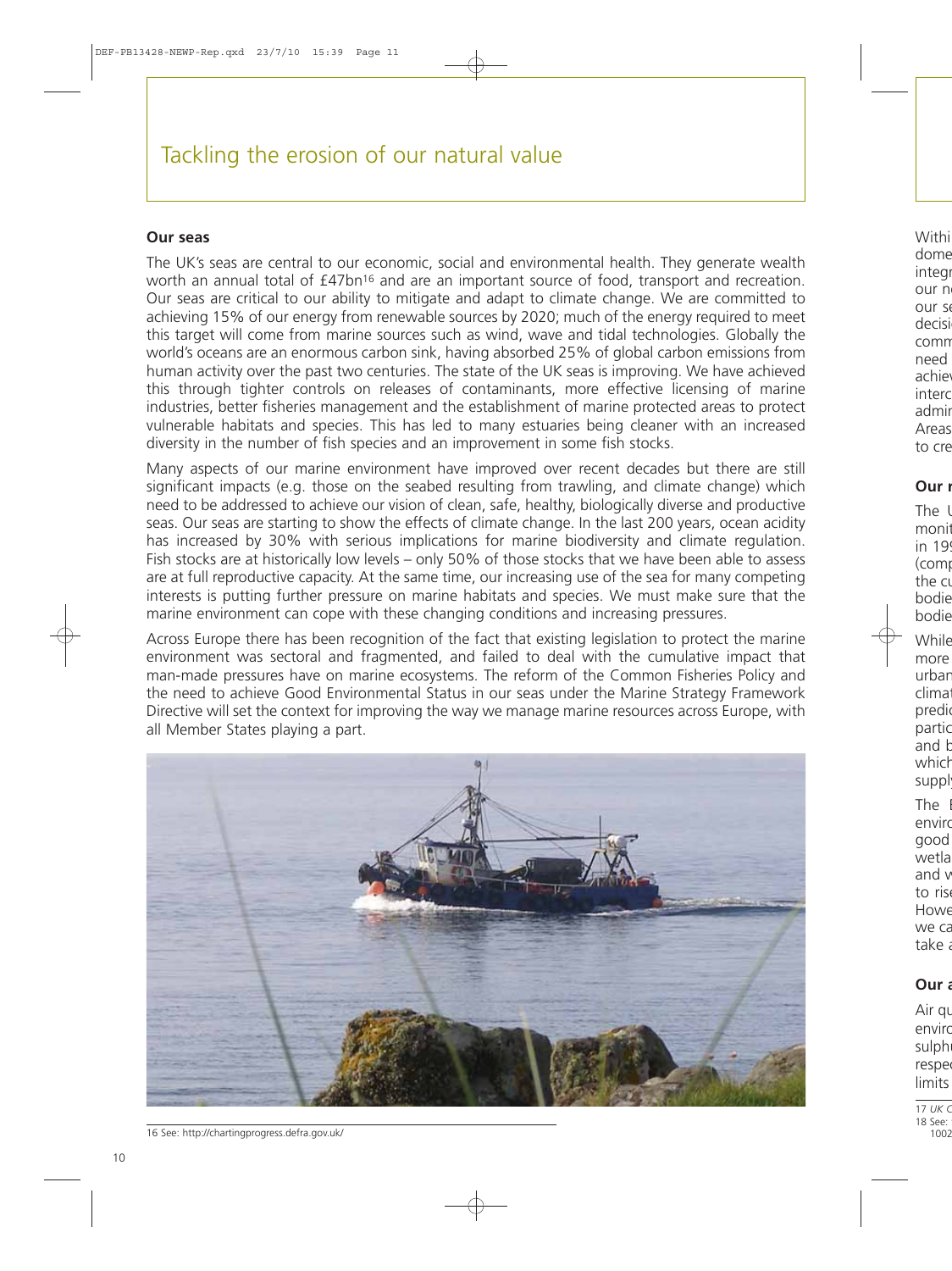Within the UK, implementation of the Marine and Coastal Access Act 2009, as well as reviewing our domestic arrangements for managing our fleets and fish stocks, will lead to more strategic and integrated future management of our seas. The Marine Policy Statement, being developed as part of our new marine planning system, will provide consistency and clarity in the management and use of our seas across the UK and ensure that biodiversity and environmental protection is integrated into decision making. It will govern the development of marine plans which, with the involvement of local communities, will define what we want to achieve from our marine area and shape the decisions that need to be taken to achieve that vision. For the first time we will be planning what we want to achieve with our seas and integrating this with our terrestrial planning system, recognising the interconnectivity of our land and seas, and protecting our unique biodiversity and ecosystems across administrative boundaries. Marine Conservation Zones will complement existing Marine Protected Areas and those currently in the process of being designated under European Legislation. The aim is to create a coherent network that will conserve important marine ecosystems for future generations.

#### **Our rivers and water bodies**

The UK's water quality has improved considerably over the past 20 years. In 2009, 78.5% of monitored river lengths were assessed as 'good' in relation to chemical quality (compared to 55.2% in 1990). 72.0% of monitored river lengths were assessed as 'good' in relation to biological quality (compared to 55.4% in 1990). 77% of water bodies are assessed as having flows compliant with the current environmental standards, with just 6% falling significantly below this goal. 46% of water bodies can support further abstraction that will be reliable for 95% of the time, while 22% of water bodies can support new abstractions for less than 30% of the time.

While improvements have been made by addressing chronic pollution of water bodies, there is much more to be done. Dominant issues to be addressed include diffuse pollution from agricultural and urban land, physical modifications of water bodies and threats from invasive species. In the future climate change and increasing demand for water in homes and businesses, is expected to reduce the predictability and reliability of water resources. We can expect a decrease in summer rainfall, particularly in the South East where it is projected to fall by 8% in the 2020s, by 19% in the 2050s and by 23% in the 2080s<sup>17</sup>. Impacts of decreased water availability include: reduced stream flow, which affects water quality and biodiversity, and less water for abstraction for the public water supply, and use by business and farmers.

The EU Water Framework Directive sets out the blueprint for further action on the water environment and requires us to prevent further deterioration and aim to restore all water bodies to good ecological status by 2015. This raises the bar for management of rivers, ground waters, lakes, wetlands and estuaries and requires an increased understanding of the interactions between land and water management. In 2009 26% of water bodies were classified "good" and this is expected to rise to 31% by 2015.There is therefore much to be done to deliver the objectives of the WFD. However while this is a challenge it provides us with an opportunity to think differently about how we can protect the water environment, taking an holistic view of land and water and ensure that we take appropriate action to protect ecosystem function.

#### **Our air**

Air quality has improved significantly in recent decades, with benefits to human health and the natural environment. Policies to tackle emissions from homes, transport and industry have seen emissions of sulphur dioxide (SO<sub>2</sub>), particulate matter (PM<sub>10</sub>) and nitrogen oxides (NO<sub>x</sub>) fall by 86%, 53% and 49% respectively since 199018. European legislation sets national ceilings for emissions of key pollutants and limits for pollutant concentrations in air, with the risk of substantial fines for non-compliance.

<sup>17</sup> *UK Climate Projections 2009*, South East central estimate, based on medium emissions scenario

<sup>18</sup> See: [http://webarchive.nationalarchives.gov.uk/20100304105307/http://www.defra.gov.uk/evidence/statistics/environment/airqual/download/pdf/](http://webarchive.nationalarchives.gov.uk/20100304105307/http://www.defra.gov.uk/evidence/statistics/environment/airqual/download/pdf/100211%20-%20stats-release.pdf) 100211%20-%20stats-release.pdf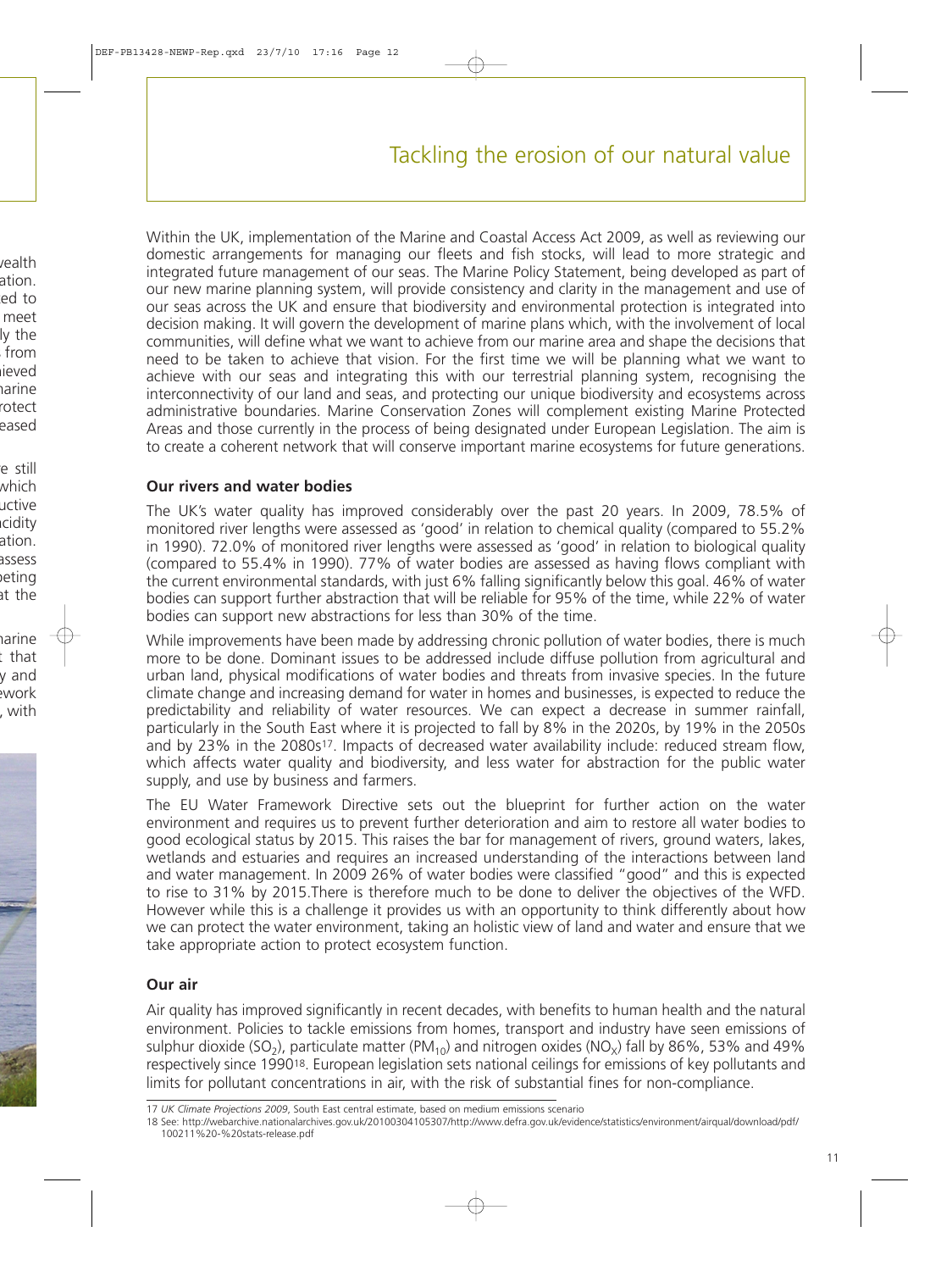## Tackling the erosion of our natural value

The rate of decline in some air pollutants is now levelling off and improvements are increasingly costly to achieve. However, air pollution still reduces life expectancy by an average of six months, with social costs estimated at £8 to 17 billion per year. It also damages plants and animals, impacting on biodiversity, affecting valued habitats and crop yields. This impacts on the services that ecosystems provide – the effects are more difficult to quantify and monetise than human health impacts, but are nevertheless important. Working towards compliance with EU air quality limits for particulate matter (PM<sub>10</sub>) and nitrogen dioxide (NO<sub>2</sub>) in our urban areas is the short-term priority for the UK and other EU Member States. Working towards compliance with EU air quality limits for particulate matter (PM<sub>10</sub>) and nitrogen dioxide (NO<sub>2</sub>) in our urban areas is the most urgent priority for the UK and other EU member states. In the short term, the most pressing compliance challenge relates to  $NO<sub>2</sub>$ levels in large urban areas including in London.

In the longer term, the UK commitment to build a low carbon economy will reduce air pollution but the choices we make will affect the scale of improvements. Optimising take up of ultra-low carbon vehicles, renewable sources of energy not involving combustion, energy efficiency measures and reducing agricultural demand for nitrogen are some of the measures that will help to deliver future air quality and climate targets in tandem, benefiting human health and our natural environment.

#### **Our soil**

Soils provide a wide range of essential functions for society: including food production, water management, support for biodiversity and carbon storage. UK soils store over 10 billion tonnes of carbon. However, their ability to continue to provide these important functions in future is threatened by unsustainable soil management, drainage, industrial pollution, development pressure, extraction and climate change. Our agricultural soils can suffer degradation, primarily from erosion by wind and water, compaction and organic matter decline, and although important progress in tackling soil degradation has been made, it still costs the economy around between £150m-£250m a year.

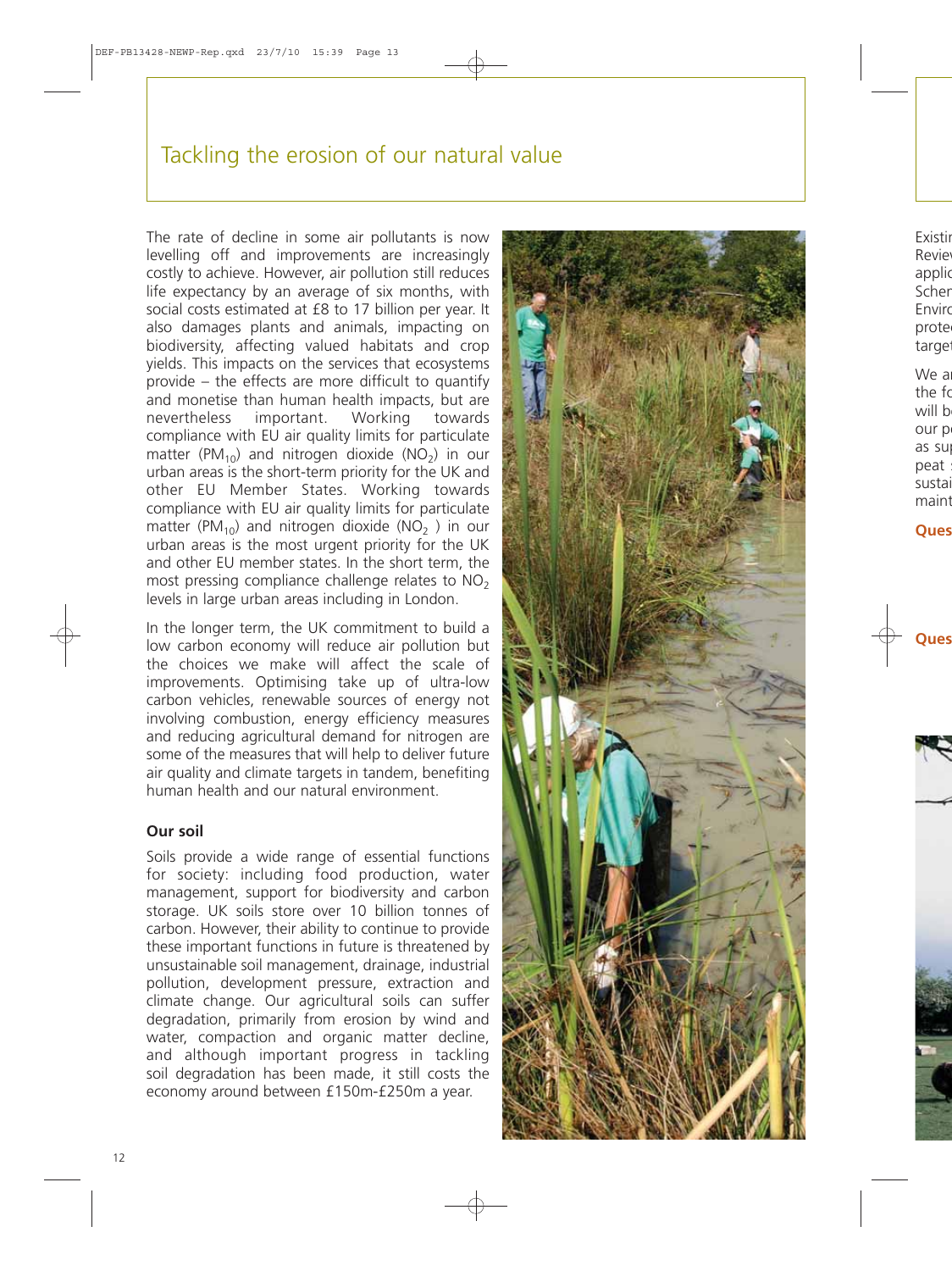# Tackling the erosion of our natural value

Existing policy measures are focused on preventing degradation, and include the Soil Protection Review, a requirement of cross-compliance under the Common Agricultural Policy which is applicable to all those (currently around 107,000) who receive payments under the Single Payment Scheme. There continues to be good uptake of soil protection options by farmers through Environmental Stewardship schemes; and a range of supporting policies also contribute to soil protection, including the England Catchment Sensitive Farming Delivery Initiative, which provides targeted advice to farmers on soils in priority river catchments.

We anticipate that threats to soil quality may be magnified by a changing climate, and increasingly the focus of policy will need to be on building the resilience of our soils for future generations. This will be particularly important for peat soils. The UK has around 15% of Europe's peat resource, and our peatlands are already significantly degraded as a result of human activities and pollution. As well as supporting valuable wildlife and playing a vital role in the water cycle and flood management, peat soils are a significant and concentrated store of carbon (five billion tonnes). The protection, sustainable management and careful restoration of our peatlands is therefore essential if we are to maintain the ecosystem services that they provide.

- **Question 3 What are the existing policies and practices aimed at protecting England's natural assets (including but not limited to those set out above on our biodiversity, seas, water bodies, air and soil) that currently work most effectively?**
	- **a. What works less well what could we stop doing or do differently?**
- **Question 4 What mechanisms should we focus on to ensure we manage our natural systems more effectively in future?**
	- **a. How should we define success?**
	- **b. How can we agree on common goals and assess our progress towards them?**

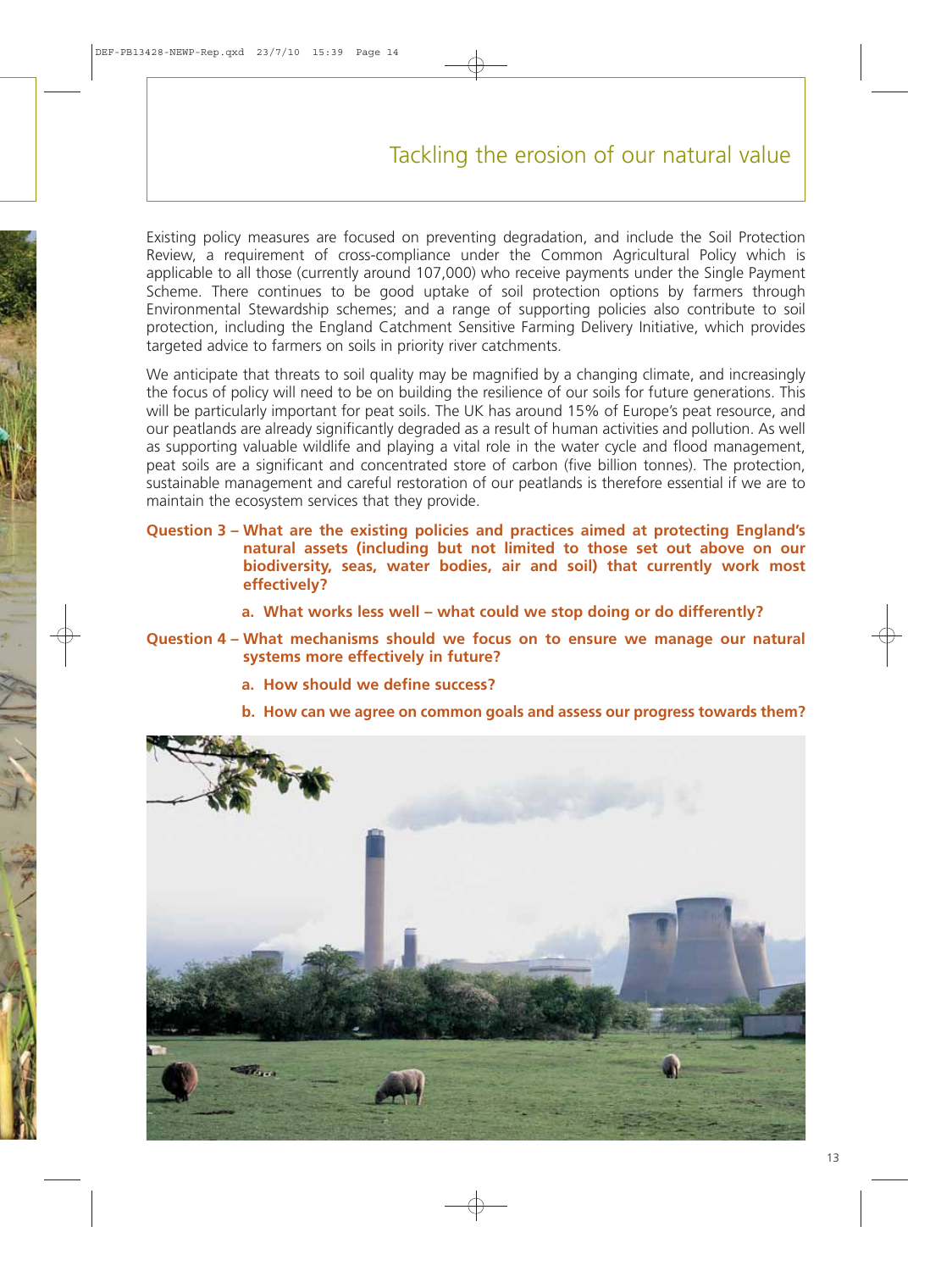### **England's footprint on the natural environment overseas**

As consumers and businesses we have an impact on the health of the natural environment overseas as well as at home. This impact is a result of the natural resources used in the production or processing and transportation of the goods and services we import. For example:

- Water the average consumer in the UK uses 150 litres of water a day (equivalent to one full bath) but a further 3000 litres of water per person, per day are embedded in the food and goods which we import. Globally, one billion people do not have sufficient access to clean drinking water.
- Timber we import timber to meet the needs of our construction and clean energy industries and timber is used in the production and processing of many goods for the UK markets. Illegal logging in some of the world's poorest countries undermines efforts to tackle deforestation and hence tackle climate change.
- Palm Oil is the world's cheapest and most consumed vegetable oil. Expansion of palm oil plantations is the most prevalent cause of permanent forest loss in South East Asia and also drives the conversion of carbon-rich peatland soils to plantations resulting in globally significant greenhouse gas emissions and loss of valuable tropical habitats, threatening species like the Orangutan.
- Fish in 2008 the UK imported around 110,000 tonnes of cod, over 65,000 tonnes of haddock, 80,000 tonnes of shrimps and prawns and over 110,000 tonnes of tuna. The Food and Agriculture Organisation reports that global fish stocks continue to decline as a result of exploitation.

We also rely on many of the wider services which are provided to us by healthy ecosystems in other countries. For example, regulating our climate, providing new medicines, and providing healthy soils and water supplies that can grow the food we need to import as part of a balanced approach to our food security.

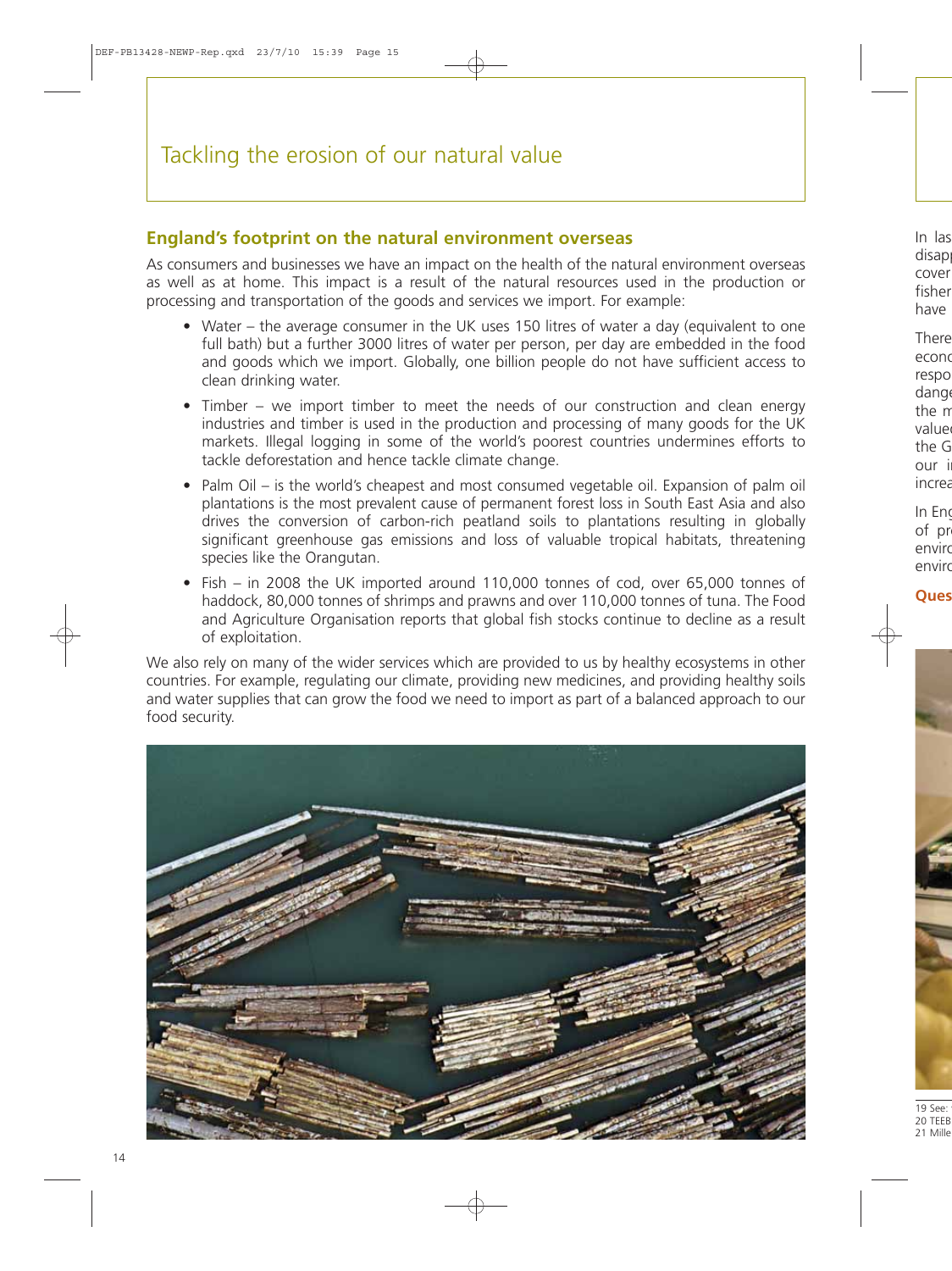# Tackling the erosion of our natural value

In last 300 years global forest area has shrunk by approximately 40%. Forests have completely disappeared in 25 countries, and another 29 countries have lost more than 90% of their forest cover19. Since 1900, the world has lost about 50% of its wetlands20. More than 75% of world fisheries are fully or over-exploited. Overall, approximately 60% of the Earth's ecosystem services have been degraded by human impacts in the last 50 years<sup>21</sup>.

There are significant economic costs to us from the degradation of ecosystems overseas as well as economic opportunities to be gained from protecting them. For example, deforestation is responsible for approximately 18% of greenhouse gas emissions and is therefore a major driver of dangerous global climate change. In developing countries it is often the poorest who rely most on the materials and services they obtain directly from a healthy natural environment and if properly valued and maintained, these services can help build economic prosperity. This is part and parcel of the Government's approach to international development and poverty alleviation. We aim to reduce our impact on natural resources and ecosystems abroad, whilst maintaining our support for increased free trade and sustainable development with other nations.

In England, there is a role for Government, businesses and consumers to help ensure that our supply of products and goods protect the range of important services provided by a healthy natural environment abroad. We need to both reduce our own environmental footprint and promote better environmental management in other countries in order to benefit our own and the global economy.

#### **Question 5 – How best can we reduce our footprint on the natural environment abroad, through the goods, services and products we use?**



19 See: [www.teebweb.org](http://www.teebweb.org) 20 TEEB Interim report. See: [www.teebweb.org](http://www.teebweb.org)

21 Millennium Ecosystem Assessment 2005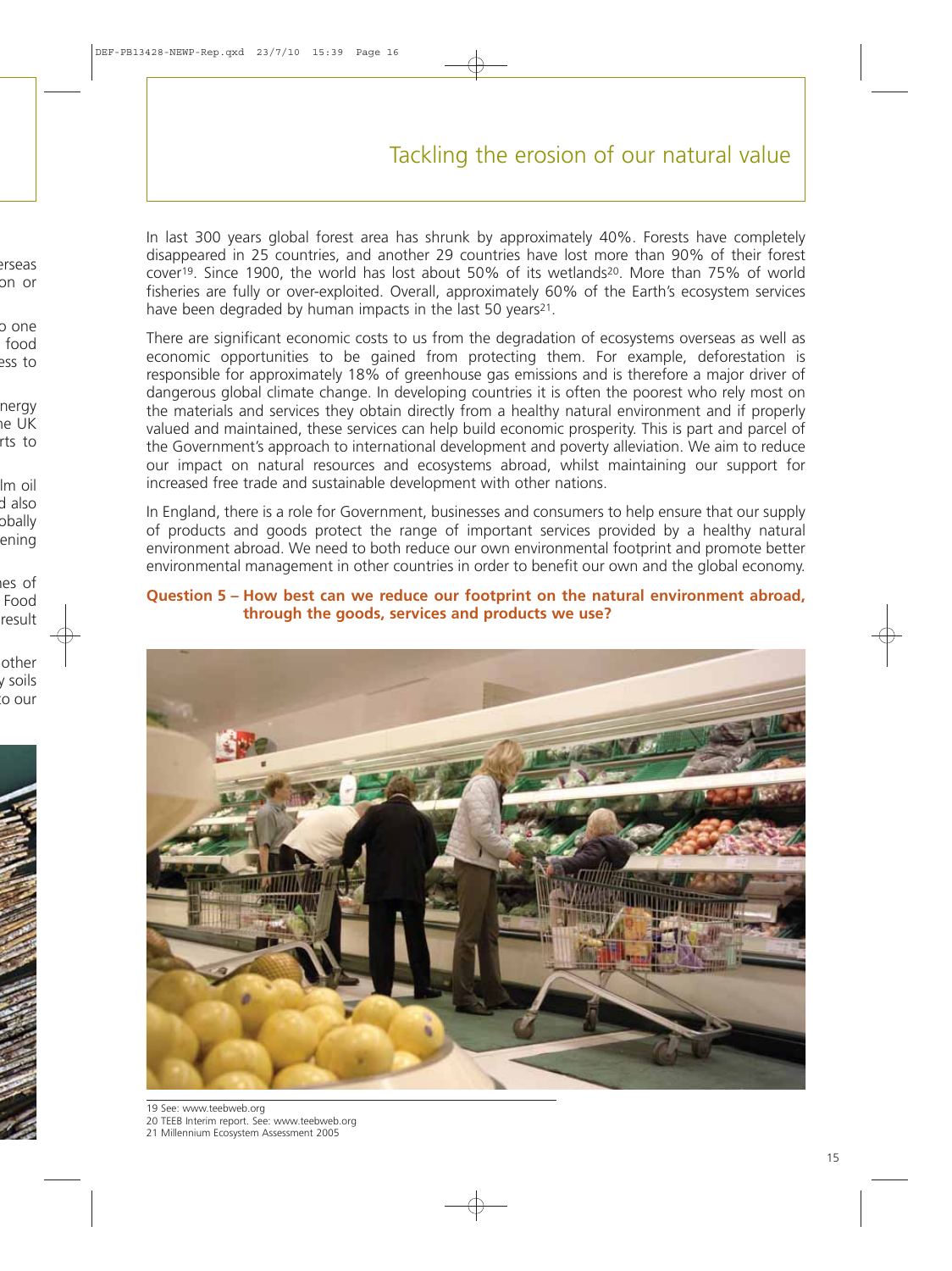For too long, we have suffered from a poverty of ambition in our environmental goals. Despite the wealth of scientific and economic evidence that demonstrates the value of a healthy natural environment and the real financial and social costs associated with its degradation we have been content simply to seek to limit the damage, rather than aspiring to grow and enhance that value.

### **A greater role for the big society**

The Coalition Government has set out a clear commitment to shifting the balance of power from 'Big Government' to 'Big Society'. We want to give individuals, businesses, civil society organisations and local authorities a much bigger role in protecting and enhancing the natural environment and a much bigger say about our priorities for it. Our first instinct should be to devolve power and decision making to local level and this means providing the incentives and information needed to support those who want to take a lead in securing natural value for our communities, families and for future generations.

In seeking to encourage businesses, people and communities to manage and use natural resources in a sustainable manner we need to build on best practice – both here in England and in other countries – and develop new and imaginative approaches. We need to make sure that we have a framework which allows innovation, led by communities, to happen. In particular, we want to look at the scope for actions to offset the impact of development on biodiversity.

#### **Question 6 – What best practice and innovative approaches to protecting and enhancing our natural environment do you think should be considered as we develop the White Paper?**



<sup>©</sup> WTPL/Woodland Trust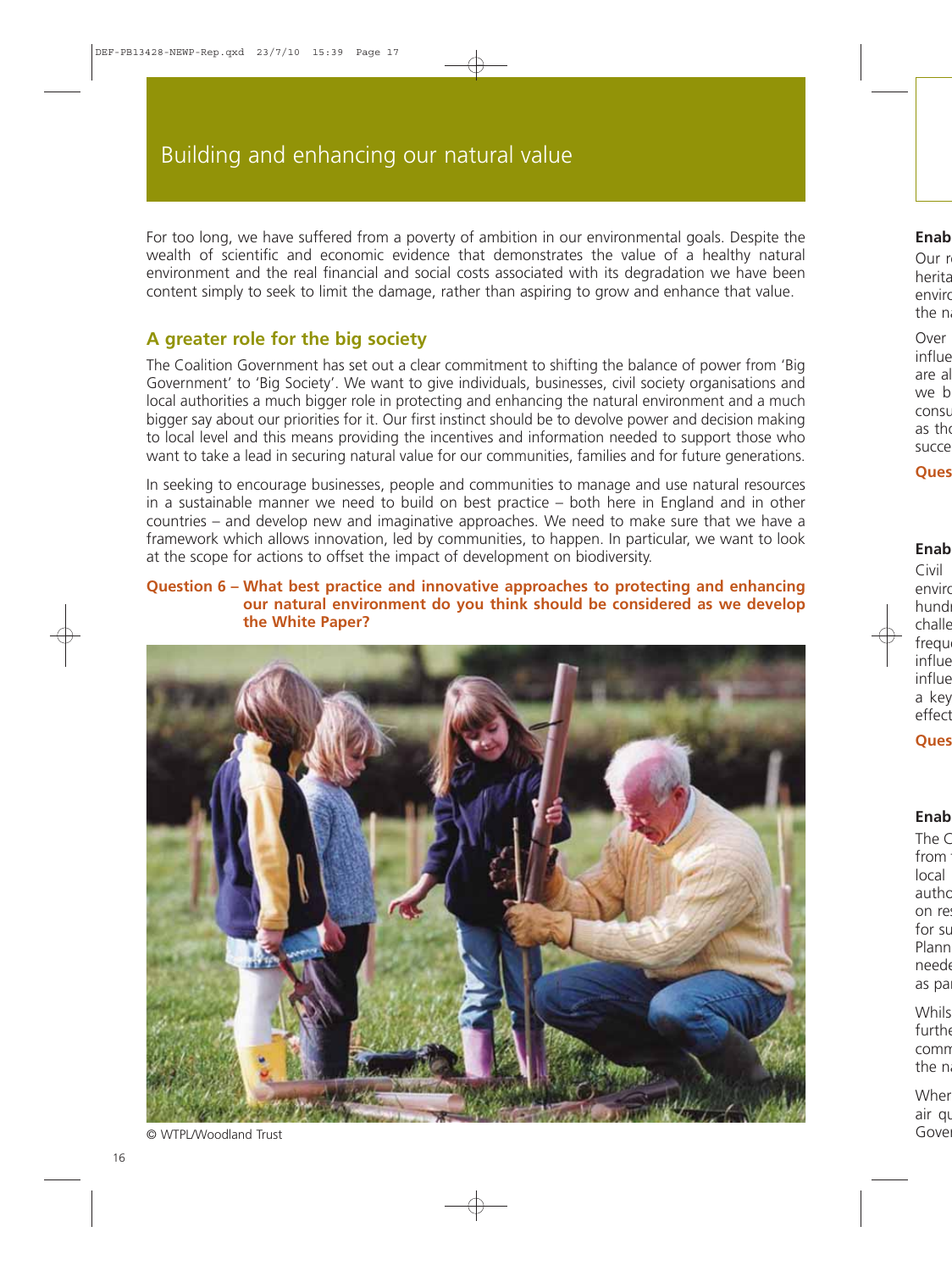#### **Enabling citizens and consumers**

Our relationship with the natural environment is part of our day-to-day lives. It is both our shared heritage and something uniquely personal to each of us. Whether our experience of the natural environment comes from time spent in our own back garden, a local park or the open countryside; the natural environment influences our quality of life, health and wellbeing.

Over the past 20 years, there has also been an increasing focus on the role of the consumer in influencing the wider environmental behaviour of businesses and the markets. Environmental factors are already an important part of many people's decision-making in our day to day lives – on what we buy, how we travel, what we eat and how we dispose of waste. And as the numbers of consumers for 'green' products have risen the prices have fallen. Consumer-driven campaigns such as those against the use of disposable plastic bags and in favor of reducing food miles have been successful in raising the profile of environmental issues both locally and globally.

#### **Question 7 – How best can we harness and build on public enthusiasm for the natural environment so people can help improve it through local action, as informed consumers or by shaping policy?**

#### **Enabling civil society**

Civil society organisations play a vital role in helping to manage and conserve our natural environment. National campaigning groups and locally-focused charities channel the passions of hundreds of thousands of individuals. They have an important role as independent advocates, challenging and influencing decision making at a local, national and even global scale. They are frequently much more effective than Government in building the capacity of communities to influence their environment. And they often have more success in generating the trust needed to influence a shift to more sustainable behaviours at home and at work. Civil society organisations play a key role in the management of valued sites, particularly at the local level and can provide an effective governance model for the management of our natural assets.

#### **Question 8 – What should be our vision for the role of Civil Society in managing and enhancing the natural environment and for engaging individuals, businesses and communities in setting the agenda for that work?**

#### **Enabling local action**

The Coalition Government has embarked on a radical programme of reform to free up local councils from top-down bureaucracy, and devolve responsibility to the local level. Within this new framework, local authorities have a key role in protecting and enhancing the natural environment. Local authorities can help build a strong society where individuals and communities are more able to take on responsibility to improve their environment. The value of nature is increasingly being recognised for supporting local jobs, housing, education, public health, recreation and community safety. Local Planning Authorities have a particular role, to identify the necessary environmental infrastructure needed to support growth, and ensure that the real value of nature's services has been considered as part of the appraisal of local planning policy.

Whilst there have been good examples of progress on the natural environment at the local level, further innovation will be needed if we are to protect and enhance nature's services which local communities rely upon for prosperity and quality of life. This will require a better understanding of the natural environment locally, its social and economic importance.

Where mandatory minimum environmental standards exist, for example European requirements on air quality and habitat protection, the liabilities for any local breaches currently rest with central Government. In creating a framework of greater freedoms for local councils, the right balance must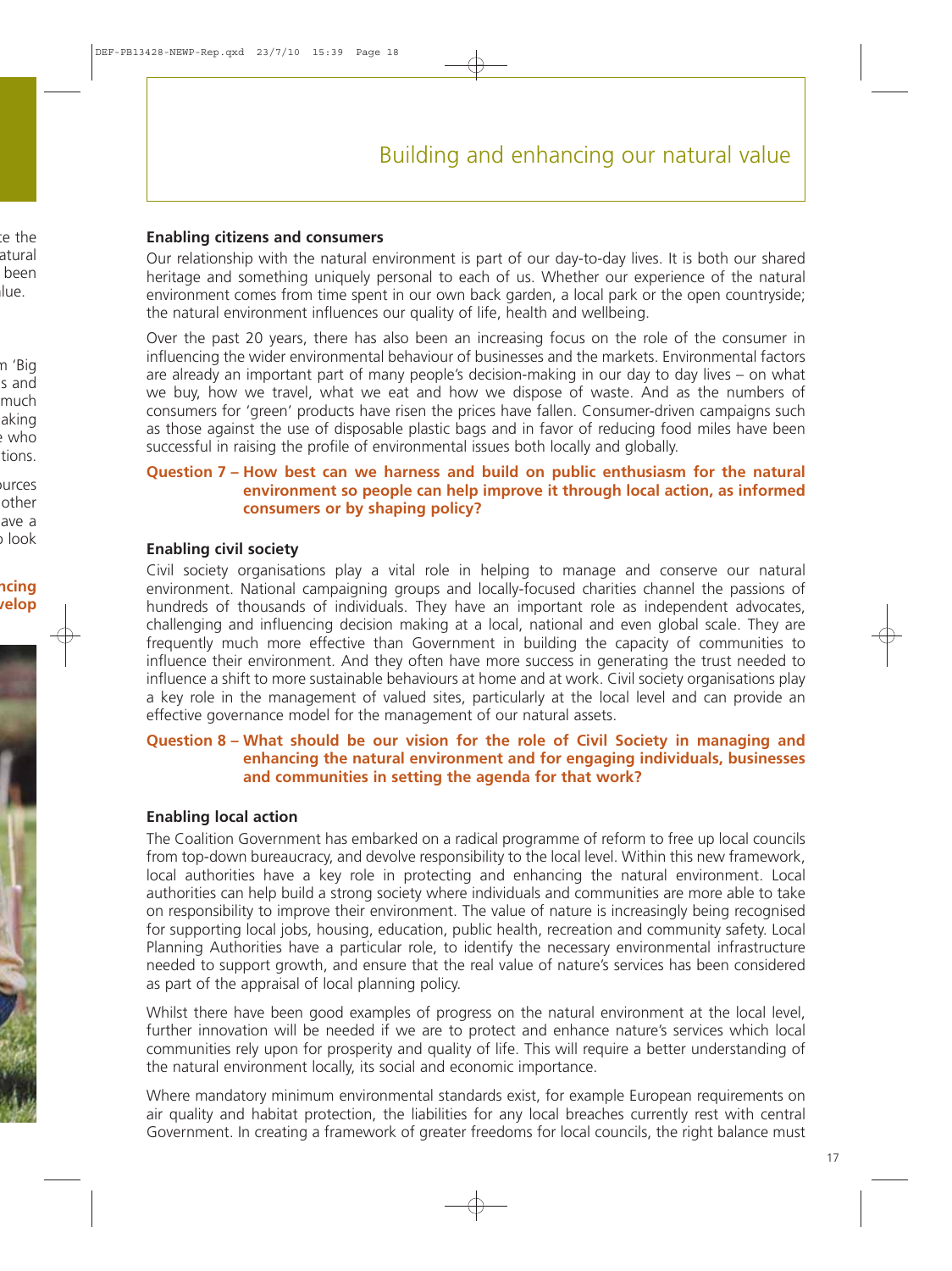# Building and enhancing our natural value



be struck between the sharing of risks and costs. Central Government will continue to have a role in providing an enabling framework. Local government increasingly has a role to work with their partners and local communities to decide priorities where they can make a real difference, devise innovative ways of working, and support each other in developing best practice. In addition, there is a new opportunity to hand over control to local people, in providing services which benefit the natural environment and directly managing it for the future. Some issues will require partnership working between neighbouring local authorities, because nature and its services do not align themselves neatly to administrative boundaries. For example, on water management, biodiversity and habitat protection, green infrastructure and air quality. The Government is also considering ways to support Local Economic Partnerships, and provide an opportunity at this level to further promote the economic benefits from a healthy natural environment and all its services.

**Question 9 – How best can Government incentivise innovative and effective action on the natural environment, across England, at the local level?**

- **a. How best can local Government and other local partners work together to improve local outcomes on the natural environment, and pursue a more integrated approach linking a healthy natural environment to economic prosperity, sustainable development and a better quality of life, health and wellbeing?**
- **b. What are the most effective mechanisms for managing the natural environment where cross-boundary issues are involved, and making the link to other mechanisms for economic growth, transport and planning?**
- **c. How best can the value of the natural environment be considered within local planning?**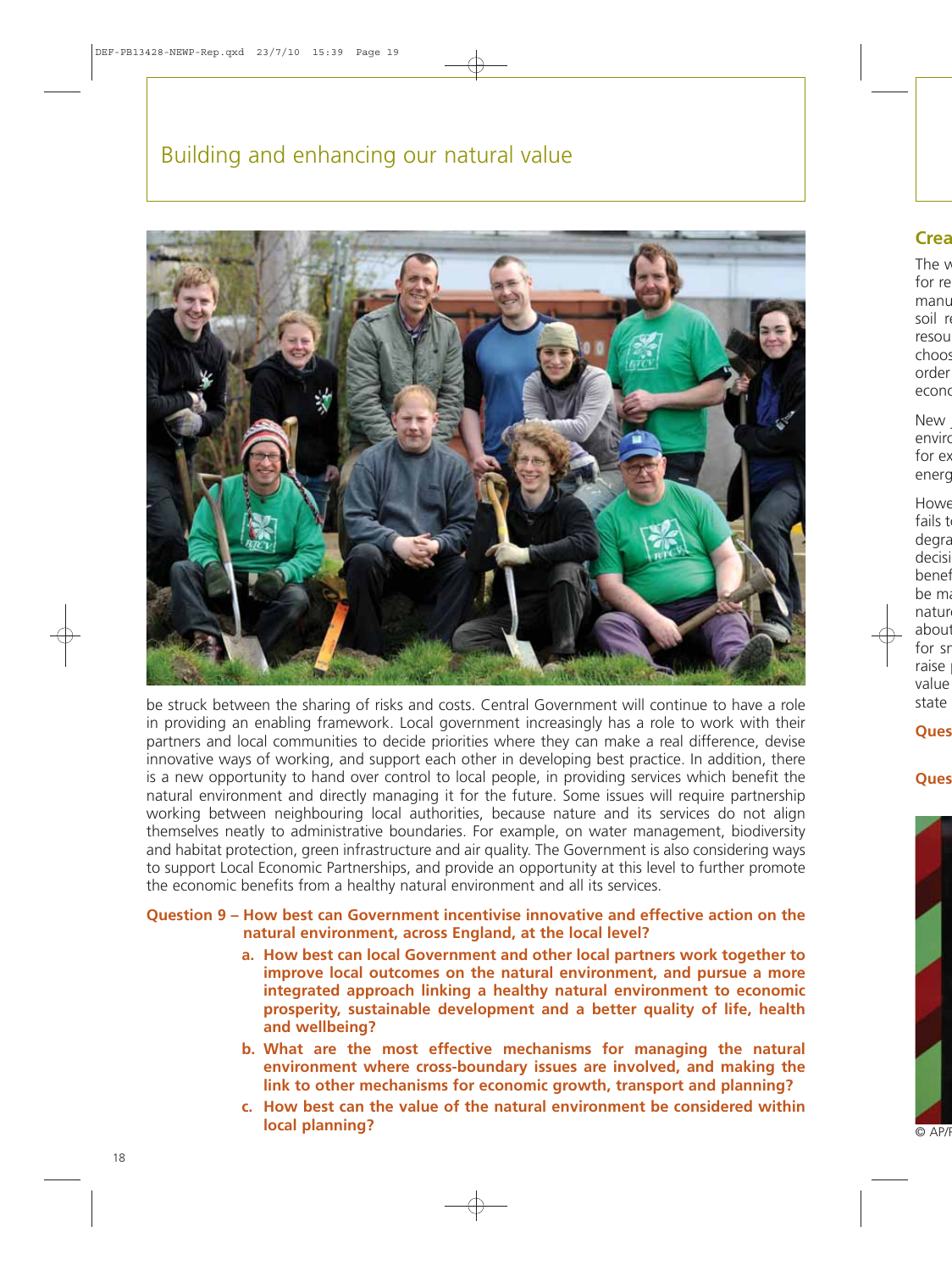#### **Creating a smarter, greener economy**

The whole economy relies on a healthy natural environment. Our businesses and industry rely on it for resources and materials – from the timber, water and raw materials required in construction and manufacturing, to the natural functions which filter air and water pollution and maintain the healthy soil required for the farming and food sector. And all sectors can save money by using these resources efficiently. For too long we have failed to challenge the misconception that we must choose between a healthy natural environment and economic growth. The evidence shows that in order for the economy to continue to grow at a sustainable rate consumers, businesses and the economy as a whole need to work with rather than against the grain of nature.

New jobs and opportunities can be created from activities which protect and enhance the natural environment. Growth in these expanding or new sectors will create jobs and business opportunities, for example through specialist skills in the water and waste industry, sustainable tourism, renewable energy from organic waste and new medicines from plant research.

However, the move to a green economy relies on the correct price signals and currently the market fails to price the value of the natural environment. In order to correct this, the costs of environmental degradation need to be better understood, and reflected in business, investment and consumer decisions. This is a complex issue, especially given the gap which often exists between those who benefit from nature's services and those who own, invest in or manage them. However, progress can be made. In England, there are already examples where companies are reflecting the wider value of nature's services in their payments to those who manage the natural environment. We need to think about how we might facilitate such approaches to help ensure that our economy and society is set for smarter, greener growth. Innovation has a key role to play, and environmental regulation can raise performance when used wisely. As a country, we also need to consider ways of reflecting the value of a healthy natural environment in the ways we assess and value growth, to show that the state of our natural assets is very much linked to our country's productivity and progress.

**Question 10 – How best could the economy reflect the true value of nature's services in the way business is done, to drive smarter, greener growth?**

**Question 11 – Responsible businesses are already looking for ways to reduce their impact on the environment. How can we encourage more action like this?**



© AP/Press Association Images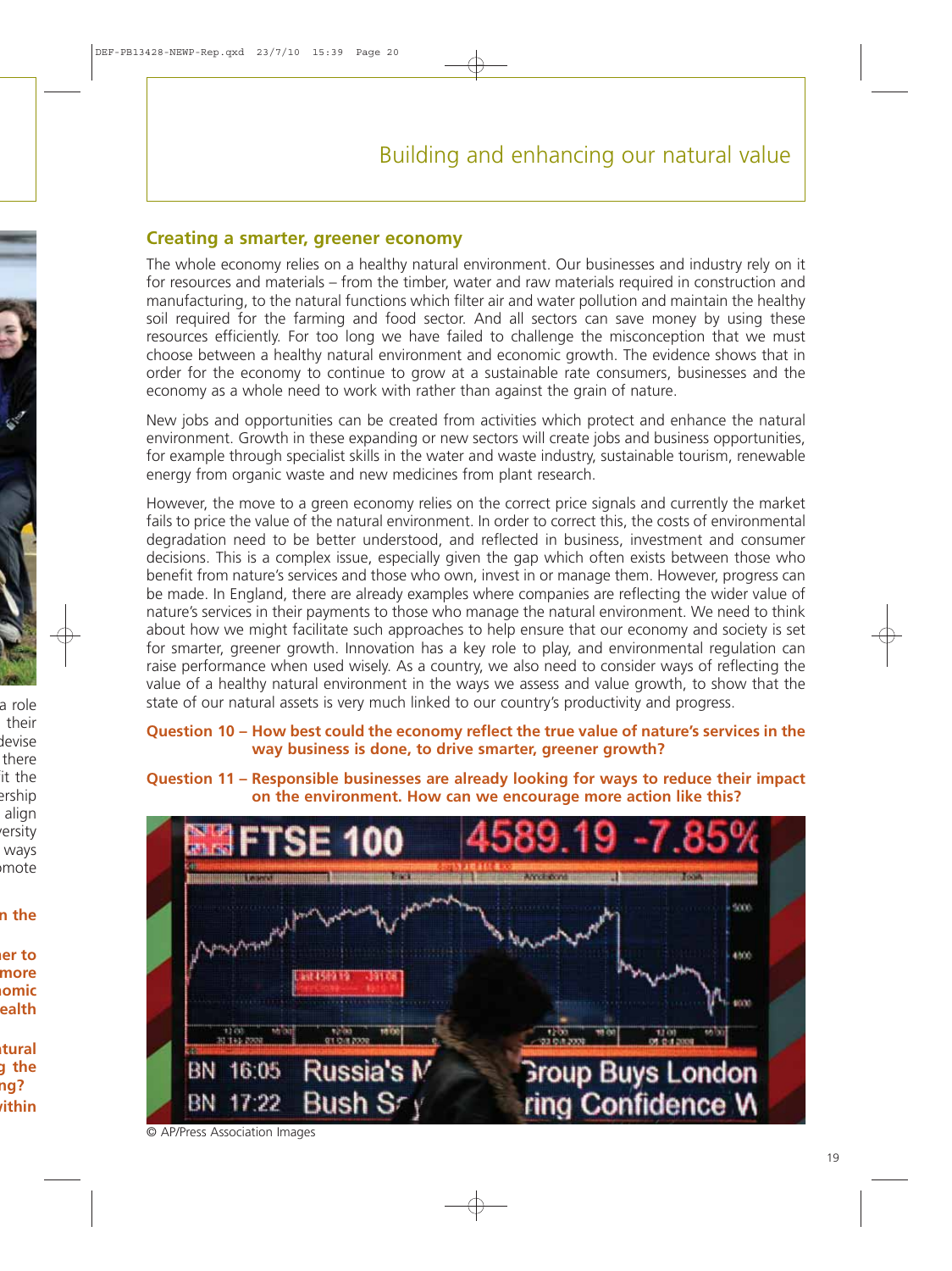### **Managing our land: thinking big and joining up**

We know that land provides us with multiple benefits. For example, agriculture is the major land use in England, covering around 70% of our country. But farmed land does not simply provide us with food and other crops, important as those things are, but also with rural jobs, places for wildlife to thrive and people to enjoy nature. We know that we need to secure a sustainable food economy to support an increasing global population but that food economy must allow a healthy natural environment to continue providing the wider benefits and services it gives to us, because ultimately, our food security relies upon nature's services. Similarly, England's trees, woods and forests, ranging from individual street trees to networks of woodland in the countryside are a unique asset – rich in biodiversity, popular places for recreation and leisure, producers of products such as fuel and wood for use in our daily lives and an important part of our response to climate change. We need to manage and expand this resource sustainably – for our generation and for future generations – recognising all of these multiple benefits.

The natural environment creates benefits in our towns and cities as well as in the countryside – it contributes to liveable, attractive and prosperous places to live and work in. Planning decisions which incorporate the value of the natural environment can produce multiple and diverse benefits for people, local businesses and the environment. For example, we now know that we can manage flood risks by taking a much broader view than we have in the past, using woodland, soils and salt marshes as natural barriers to reduce run-off or protect our coastal areas. We know that peat bogs do not only operate as important sinks for carbon and key habitats for biodiversity but as a vital component of the water purification systems for many of our major cities. And in those cities, we know not only that parks, green spaces and waterways are valuable to the health and wellbeing of individuals and communities but also that, properly managed, they form a network of "green infrastructure" that can help us manage surface water flooding, filter pollution and cool the city air by between 6 and  $12^{\circ}C^{22}$  – something that will become increasingly vital in a changing climate.

This understanding of the interconnected nature of our natural systems is the basis for a growing consensus that, on issues such as planning, food production, water, flood risk management and biodiversity, where the impacts of our decisions do not stop and start with administrative boundaries, we need to move towards more integrated, management approaches that work at the spatial scale that best addresses the challenge. These are often called "landscape scale" approaches. At the same time we need to start making decisions that encompass all of the multiple benefits we receive from



22 Goode, D. (2006). Green Infrastructure. Report commissioned by the Royal Commission on Environmental Pollution. Available at: [www.rcep.org.uk](http://www.rcep.org.uk)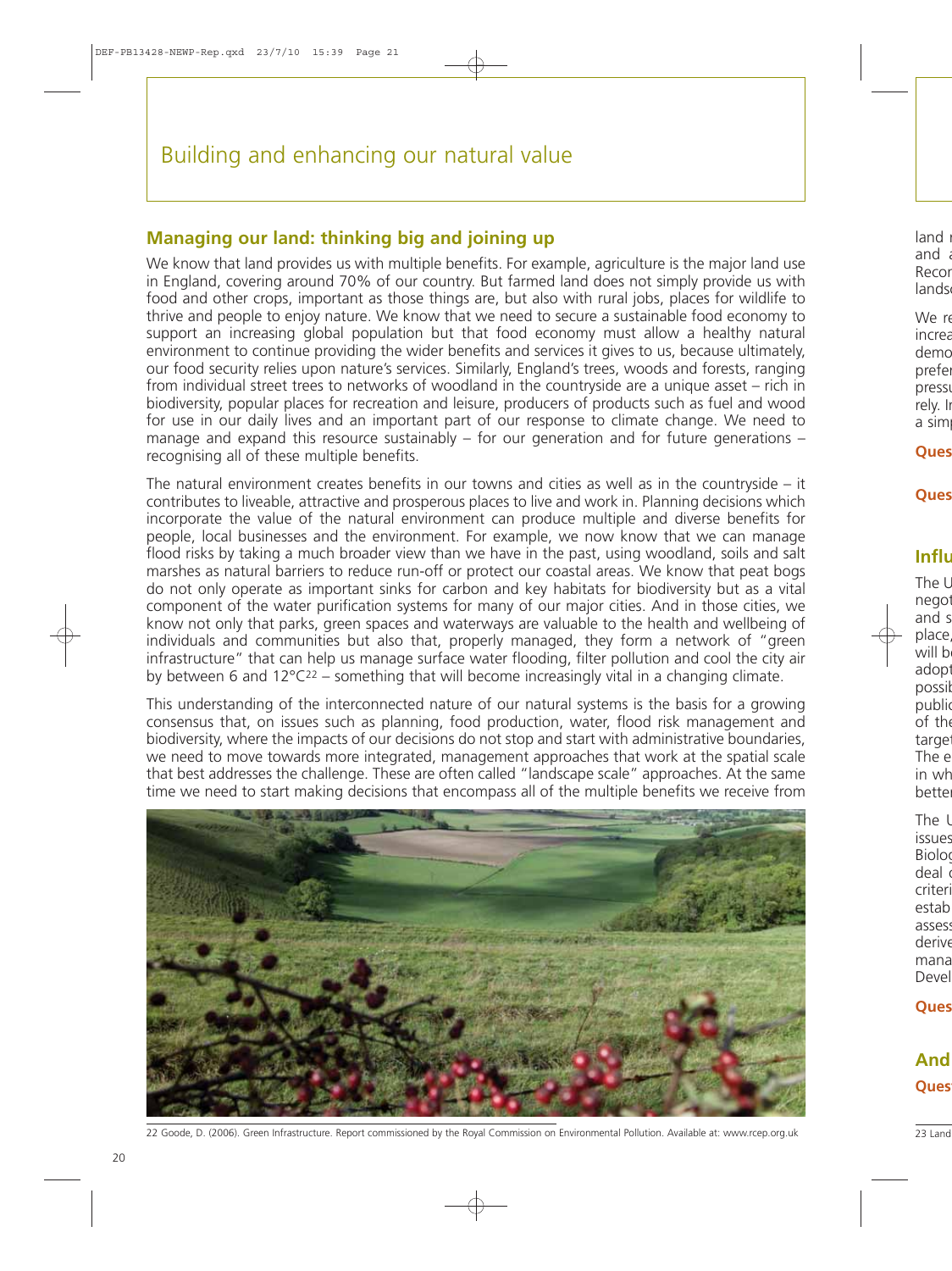land rather than just focusing on one objective at a time – an approach which is wasteful at best and at worst limits our capacity to manage real risks such as flooding and climate change. Recommendations by the *Making Space for Nature* review will address how we can embed a landscape scale approach to restoring habitats.

We receive multiple benefits from and make multiple demands on our land. Pressures on land are increasing because of climate change (both mitigation and adaptation), population increase, other demographic change (such as inward migration to the South of England), economic growth, societal preferences for living alone and in some cases new technology23. We need to respond to these pressures in a sustainable way that protects and enhances the ecosystems services upon which we all rely. In our Coalition Programme the Government stated that it will publish and present to Parliament a simple and consolidated national planning framework covering all forms of development.

#### **Question 12 – What are the barriers to joining up and seeking multiple benefits from our natural assets?**

#### **Question 13 – What are the barriers to thinking big and taking a landscape scale approach to managing our natural assets?**

### **Influencing Europe and working internationally**

The UK Government and the Devolved Administrations work together for a strong UK position in EU negotiations over environmental policy. The UK will be a positive participant in the EU, to influence and shape their activity. There is already a comprehensive suite of EU environmental regulation in place, covering water quality, air quality, habitats and industrial pollution. The Government's focus will be to ensure this is implemented in the most appropriate and cost-effective way and that the EU adopts a 'smarter regulation' approach – reviewing the need for old or ineffective measures when possible to do so. As the Government presses for EU Budgetary reform, in the context of reduced public spending, we will ensure that available resources are used effectively. We will press for reform of the Common Agricultural Policy and the Common Fisheries Policy so that expenditure is better targeted at environmental challenges that are most significant from a pan EU perspective. The economic and social value of a healthy environment means that the EU should consider the way in which all its measures could have a positive impact and help protect or enhance it. Encouraging better integration of these issues within the EU will be key.

The UK is supporting strong and collective EU action on a range of international environmental issues. These include negotiating new targets to protect biodiversity under the Convention on Biological Diversity, maintaining the moratorium on commercial whaling, taking forward the global deal on climate change, tackling illegal logging in developing countries, establishing sustainability criteria for biofuels and maintaining the ban on ivory sales. The UK is also supporting the establishment of a new International Platform for Biodiversity and Ecosystems Services – which will assess and monitor the changes to our global natural capital, as well as the important services we derive from them. We are also working for a green economy and sustainable natural resource management through the G8/G20 and preparations for the 2012 UN Conference on Sustainable Development (Rio+20).

#### **Question 14 – What should be the priorities for the UK's role in EU and international action, to protect and enhance the natural environment at home and abroad?**

### **And finally**

**Question 15 – If you could choose just one priority action for the Natural Environment White Paper to drive forward locally, nationally or internationally – what would it be?**